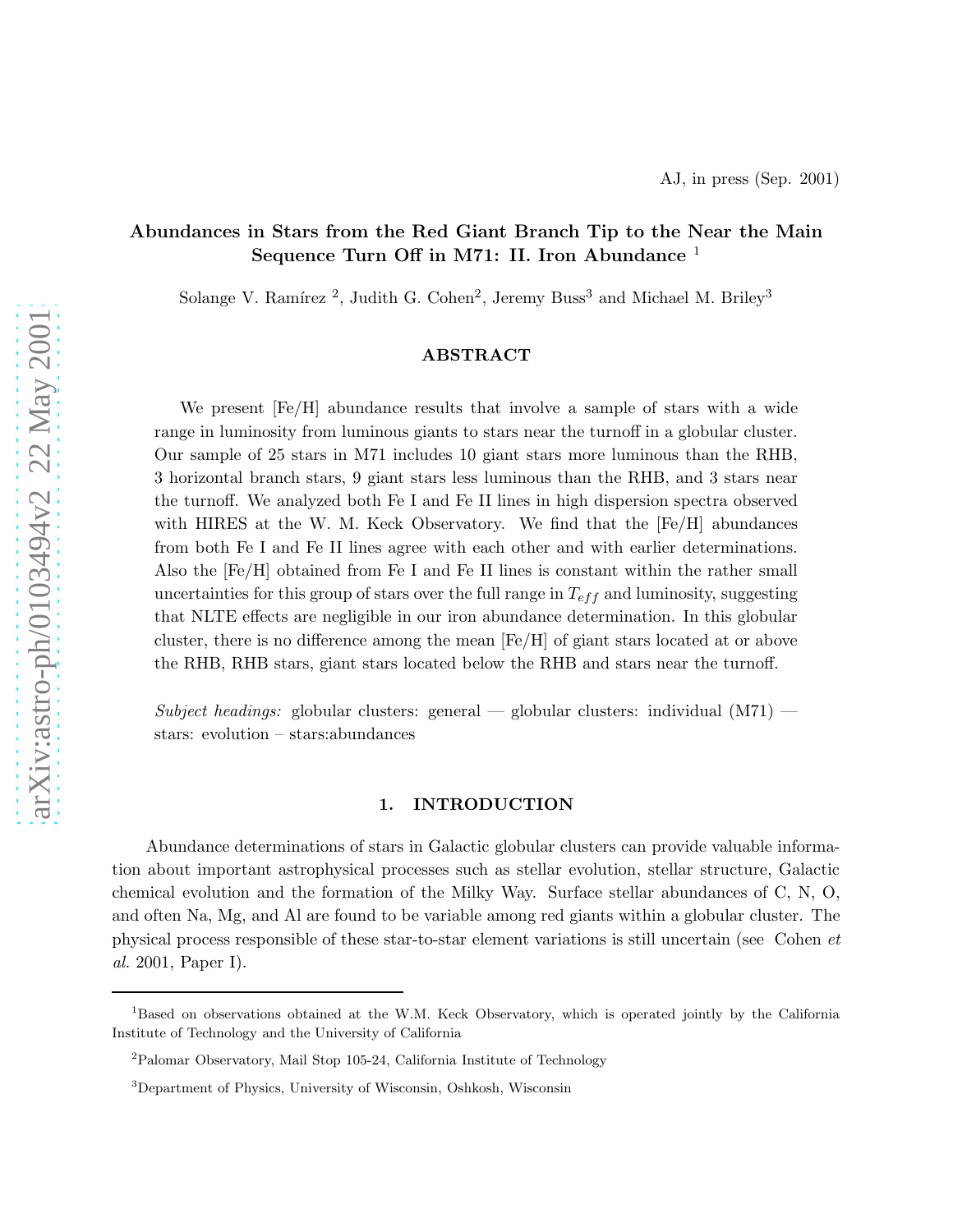Of particular importance to the present study are the results of King *et al.* (1998), who found that  $[Fe/H]$  among M92 subgiants is a factor of two smaller than  $[Fe/H]$  from red giants in the same cluster (Cohen 1979; Sneden *et al.* 1991). If this result is not due to systematic differences arising from the analysis procedures of the different groups that handle the red giant branch (RGB) and the subgiant samples, then the results of King *et al.* (1998) would suggest some modification of photospheric Fe abundances which would be quite difficult to explain. Clearly the present day clusters stars are incapable of modifying their own Fe abundances through nucleosynthesis. Yet evolution-driven changes in [Fe/H] could be possible if the outer envelopes of the subgiants were somehow infused with Fe-poor external material. Thus as evolution progesses up the RGB the deeping convective envelope would dilute the photospheric [Fe/H] with more Fe-rich "unmodified" material from the interior causing an increase in [Fe/H] with luminosity. We note the unlikelyhood of this scenario as Fe, unlike the lighter elements, is not involved in normal mass transfer processes that might ocurr in binary systems or in normal stellar winds, and is only produced in supernovae. Moreover, it is difficult to understand how cluster stars could be contaminated by material with *less* Fe, presumably at a time after the present subgiants had formed.

In order to study the origin of the star-to-star abundance variations and to address the issues raised by King *et al.* (1998), we have started a program to determine chemical abundances of the nearer galactic globular cluster stars. In this paper, we present our results for the iron abundance of M71, the nearest globular cluster reachable from the northern hemisphere. Similar programs are underway at ESO by Castilho *et al.* (2000) and Gratton *et al.* (2001) taking advantage of the fact that the nearest globular cluster accessible from a southern site (NGC 6397) is 1.8 times close than M71 and has a lower reddening. Our M71 sample includes stars over a large range in luminosity: 19 giant stars, 3 horizontal branch stars, and 3 stars near the main sequence turnoff, in order to study in a consistent manner red giants, horizontal branch stars, and stars at the main sequence turnoff. Details on the star sample, observations, data reduction and determination of stellar parameters are described in Paper I. Previous high dispersion abundance analysis for M71 involve studies of red giants only, resulting in [Fe/H] of −0.70 (Cohen 1983), −0.80 (Gratton *et al.* 1986), between −0.6 and −1.0 (Leep *et al.* 1987), and −0.79 (Sneden *et al.* 1994).

### 2. ANALYSIS

We begin our analysis with Fe, as many Fe lines are identified in our HIRES spectra over a wide range of excitation potentials and line strengths, as well as over two ionization states (Fe I and Fe II). The iron abundance analysis is done using a current version of the LTE spectral synthesis program MOOG (Sneden 1973). A line list specifying the wavelengths, excitation potentials, gf– values, damping constants, and equivalent widths for the observed Fe I and Fe II lines is required. The provenance of the gf–values and the measurement of equivalent widths are discussed below. The damping constants for all Fe I and Fe II lines were set to twice that of the Unsöld approximation for van der Waals broadening following Holweger *et al.* (1991). The use of the Blackwell approximation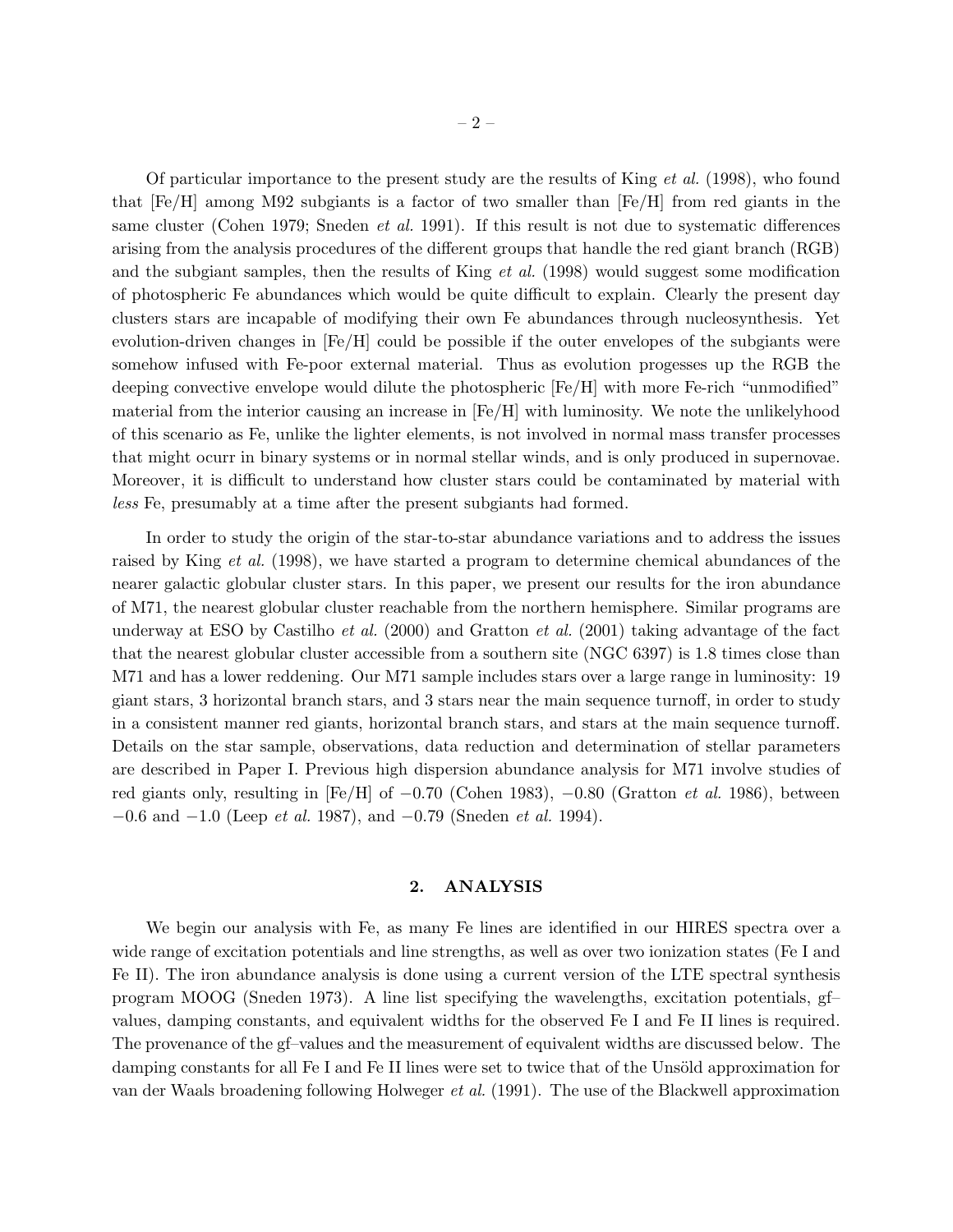for the damping constants gives the same result within the errors, when comparing [Fe/H] obtained with the "good line set" of Fe I (see definition of line sets on Sec. 2.2).

In addition, a model atmosphere for the effective temperature and surface gravity appropriate for each star and a value for the microturbulent velocity are also required. We use the grid of model atmospheres from Kurucz (1993b) with a metallicity of  $[Fe/H] = -0.5$  dex, based on earlier high dispersion abundance analysis of M71 red giants (Cohen 1983; Gratton *et al.* 1986; Leep *et al.* 1987; Sneden *et al.* 1994). The final result for [Fe/H] is not sensitive to small changes in the metallicity of the model atmosphere. In particular, the error introduced by using a model with  $[Fe/H] = -0.5$  instead of  $-0.7$  dex is very small (see Tables 2 & 3). The effective temperatures and surface gravities are derived from the photometry of the stars as described in Paper I. The error in the photometric  $T_{eff}$  is 75 K for giants and 150 K for the dwarfs and the error in the photometric  $log(g)$  is 0.2 dex (Paper I). The microturbulent velocity is derived spectroscopically (see below). The stellar parameters are listed in Table 1.

# 2.1. Transition Probabilities

Transition probabilities for the Fe I lines were obtained from several laboratory experiments, including studies of Fe I absorption lines produced by iron vapor in a carbon tube furnace (Blackwell *et al.* 1979, 1982a,b, 1986) (Oxford Group), measurement of radiative lifetimes of Fe I transitions by laser induced fluorescence (O'Brian *et al.* 1991; Bard *et al.* 1991; Bard & Kock 1994), Fe I emission line spectroscopy from a low current arc (May *et al.* 1974), and emission lines of Fe I from a shock tube (Wolnik *et al.* 1971). We also considered solar gf-values from Thévenin (1989, 1990) when needed.

We compare the gf–values obtained by the different experiments in an attempt to place them onto a common scale with respect to the results from O'Brian *et al.* (1991), who provided the longest list of gf–values. We considered for the comparison only the set of lines present in our data, which have a wavelength coverage roughly from  $5380 \text{ Å}$  to  $7900 \text{ Å}$ . We found that the values of O'Brian *et al.* (1991) and of the Oxford Group were on the same scale; the mean difference in  $\log(gf)$  between the two experiments is  $0.02 \pm 0.01$  for 21 lines in common. Similar results are found when considering 21 lines in common between O'Brian *et al.* (1991) and Bard *et al.* (1991) (see also Bard & Kock 1994), where the mean difference in  $\log(gf)$  is  $0.02 \pm 0.04$ . Considering 34 lines in common between O'Brian *et al.* (1991) and May *et al.* (1974), the mean difference in  $\log(gf)$  is  $0.03 \pm 0.03$ . When comparing the 14 lines in common between O'Brian *et al.* (1991) and Wolnik *et al.* (1971) we found a mean difference in  $\log(qf)$  of  $-0.07 \pm 0.02$ . We also compared the results from O'Brian *et al.* (1991) with solar gf-values obtained by Thévenin (1989, 1990). We found that the mean difference in  $\log(qf)$  is  $+0.05 \pm 0.02$  when comparing 68 lines in common between these latest works. Similar offsets are found by Lambert *et al.* (1996).

The gf–values for our Fe I lines were taken when possible from laboratory data in the following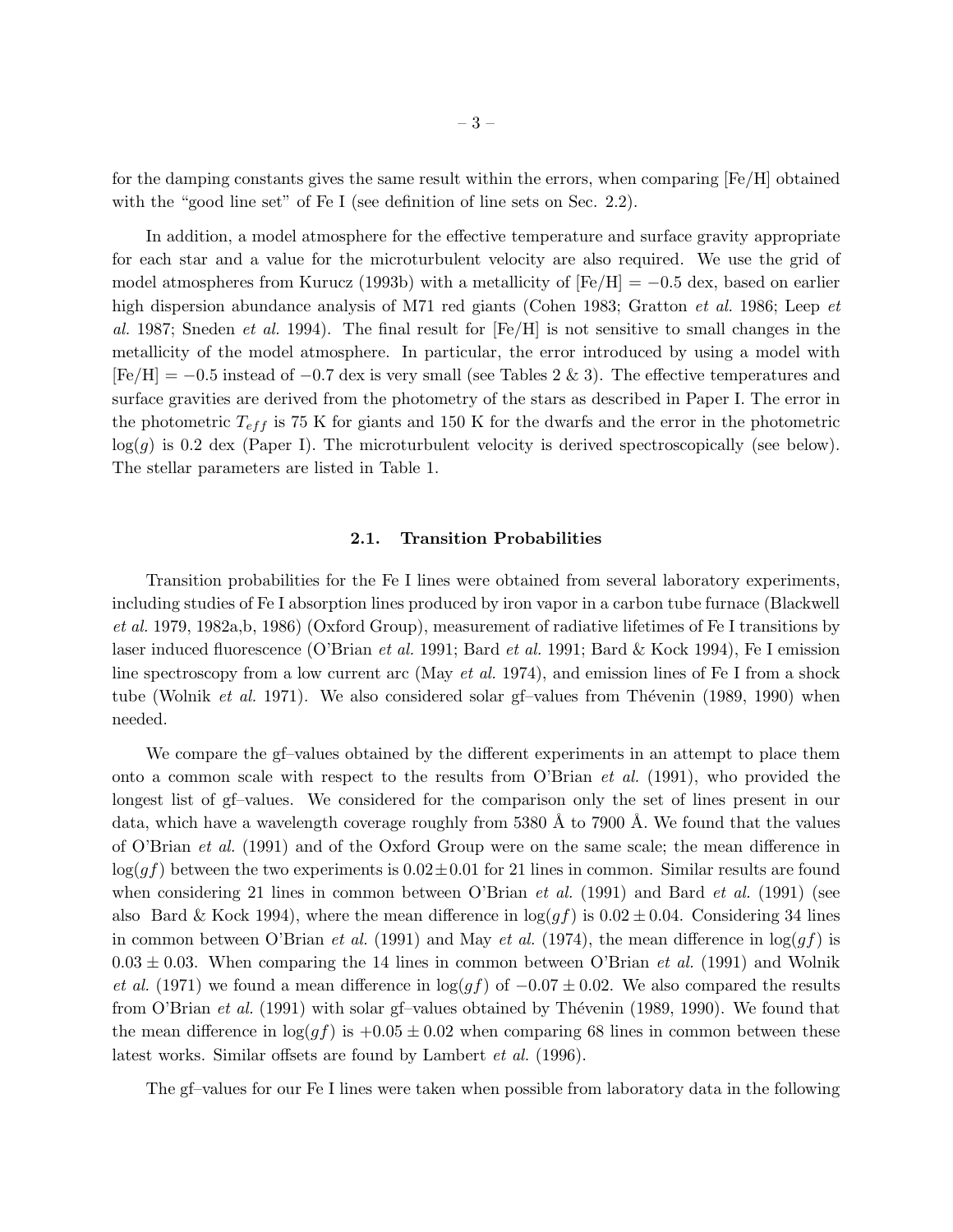order of priority: from O'Brian *et al.* (1991), from the Oxford Group, from May *et al.* (1974), and from Wolnik *et al.* (1971) corrected by −0.07 dex. In the cases where no laboratory data were available, we used solar gf–values from Thévenin  $(1989, 1990)$  corrected by  $+0.05$  dex.

Transition probabilities for the Fe II lines were taken from the solar analysis of Blackwell *et al.* (1980), Biémont *et al.* (1991), and from the semiempirical calculations of Kurucz (1993b). While restricting ourselves to lines present in our spectra, we compared the gf–values from Blackwell *et al.* (1980) and Kurucz (1993b) to the study of Biémont *et al.* (1991). There are 9 lines in common between Biemont *et al.* (1991) and Blackwell *et al.* (1980). The mean difference between the two in  $log(gf)$  is 0.14 $\pm$ 0.02. A similar offset was found by Lambert *et al.* (1996). We found no significant difference between the results of Biémont *et al.* (1991) and Kurucz (1993b), since the 9 lines in common result in a mean difference of  $0.03 \pm 0.02$ .

The gf-values for our Fe II lines were taken in the following order of priority: from Biemont *et al.* (1991), from Blackwell *et al.* (1980) corrected by 0.14 dex, and from Kurucz (1993b).

## 2.2. Measurement of Equivalent Widths

Our sample contains many stars observed in mutiple orders, with many detectable absorption features in these high S/N spectra. For example, in the coolest M71 star in our sample, M71- 1-45, 1407 absorption lines have been identified. A FORTRAN code to automatically search for absorption features and measure their equivalent width  $(W_\lambda)$ , EWDET, was developed for this project. The code is available upon request to SVR. EWDET determines the continuum location of the HIRES spectra by fitting a curve to the spectra performing several iterations of point rejection above and below sigma levels given by the user. Then, EWDET identifies lines above the noise level defined by a factor of two of the continuum rms dispersion. Each of the identified lines is fit by a Gaussian profile and then the  $W_{\lambda}$  are computed by the integration of the fitted Gaussian. The error in  $W_{\lambda}$  is computed by adding quadratically the error at each point of integration,  $\sigma_i$ , times the step of the integration. The error at each point of integration is given by:

$$
\sigma_i^2 = g(\lambda_i)^2 \times \left[ \frac{\sigma_P^2}{P^2} + \frac{(\lambda_i - \lambda_{cen})^2}{\sigma^4} \sigma_{\lambda_{cen}}^2 + \frac{(\lambda_i - \lambda_{cen})^4}{\sigma^6} \sigma_{\sigma}^2 + \sigma_{cont}^2 \right]
$$

where  $g(\lambda_i)$  is the Gaussian profile, P is the peak of the Gaussian,  $\sigma_P$  is the error in the peak of the Gaussian,  $\lambda_{cen}$  is the central wavelength of the Gaussian,  $\sigma_{\lambda_{cen}}$  is the error in the central wavelength,  $\sigma$  is the dispersion of the Gaussian,  $\sigma_{\sigma}$  is the error in the dispersion of the Gaussian, and  $\sigma_{cont}$  is the error in the continuum. The errors of the Gaussian parameters are from the covariance matrix of the Gaussian fit. The expression for the error in  $W_{\lambda}$  is deduced by propagating the errors of the Gaussian parameters and assuming that the continuum level is equal to one (see Appendix). The fit by a Gaussian profile is reasonable even for the strongest lines we use, as shown in Figure 1, where the observed line is plotted with a solid curve and its corresponding Gaussian profile fit is shown with a dashed curve.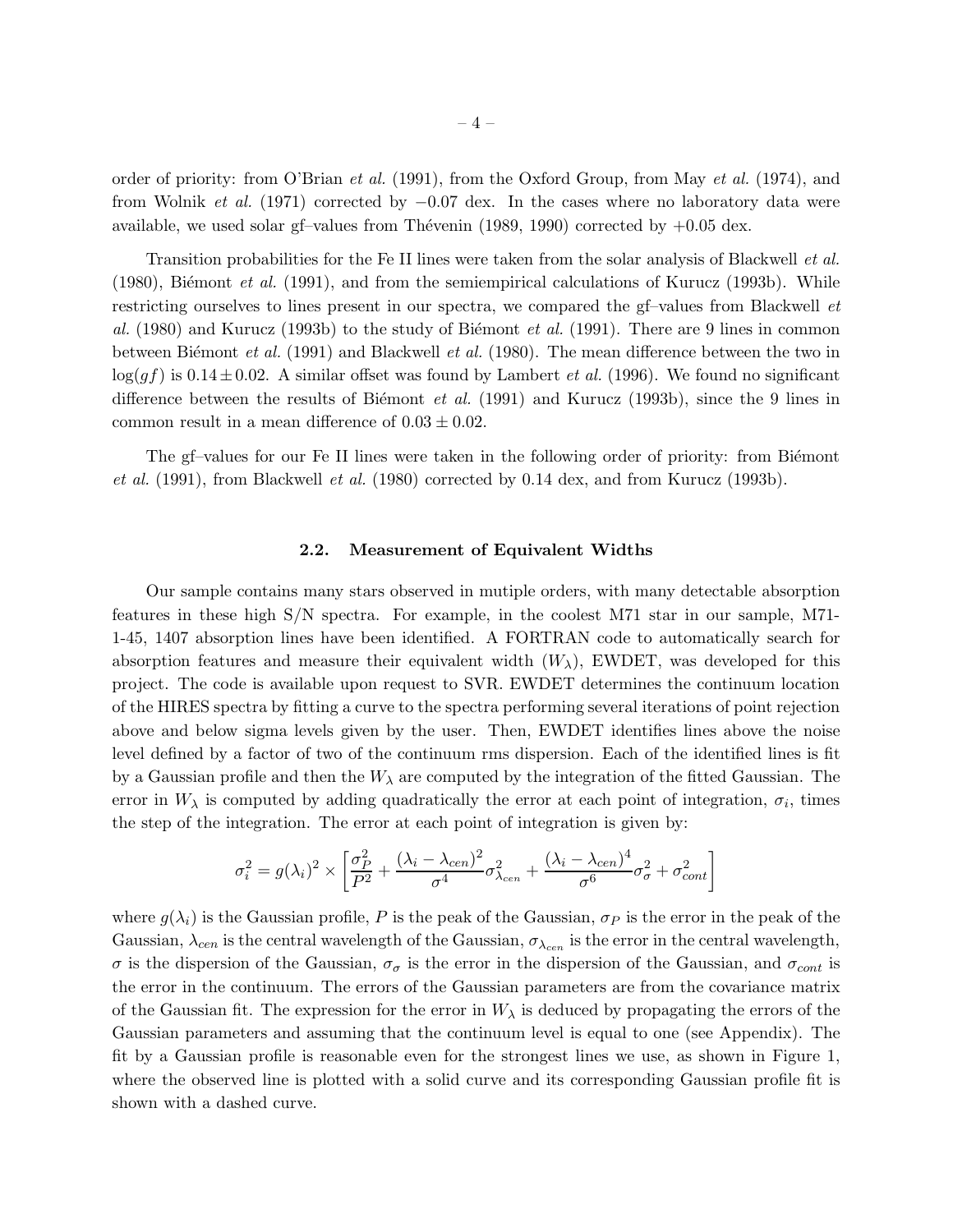The line list identified and measured by EWDET is then correlated to the line list with the atomic parameters to specifically identify the Fe I and Fe II lines. The detailed lists of  $W_{\lambda}$  and gf–values will be given in the next paper.

The spectral resolution,  $\lambda/\Delta\lambda$ , of an echelle is fixed, unlike a low incidence, angle of low order grating spectrograph where  $\Delta\lambda$  is constant, independent of  $\lambda$ . Hence a line of constant central depth, D, will have an equivalent width proportional to  $\lambda D$ . We construct the relationship between  $\lambda D$  and  $W_{\lambda}$  for the Fe I lines to look for possible blends and for saturation effects. The  $\lambda D$  versus  $W_{\lambda}$  relation for three stars are plotted in Figure 2; M71-I is one of the most luminous and coolest stars of our sample, M71-G53476 4543 is a medium luminosity and temperature star, and M71-G53392 4624 is one of the faintest and hottest stars of the sample. We fit a second order polynomial to the  $\lambda D-W_{\lambda}$  relationship for each star, performing several iterations of point rejection above and below the two sigma level. The second order term is needed to account for line saturation at large  $W_{\lambda}$  and the rejection of points is needed to eliminate blended lines. The second order fit is plotted as a solid line in Figure 2, and the points considered for such a fit are shown in black.

For Fe I, we use two sets of lines. The first set, subsequently called "the weak line set", contains those Fe I lines which are within two sigma levels of the  $\lambda D-W_\lambda$  fit, have  $W_\lambda < 60$  mÅ, and have errors less than a third of the  $W_{\lambda}$ . This set of lines produces a sample of the best weak Fe I lines with the most accurate  $W_{\lambda}$  and the abundances derived using them will have a minimal dependence on the choice of microturbulent velocity. The second set, subsequently called "the good line set", consists of all the Fe I lines with errors less than a third of the  $W_{\lambda}$  and with  $W_{\lambda}$  computed from the fit for  $\lambda D-W_\lambda$  determined for each star. In future papers, the  $W_\lambda$  of lines of other elements will be determined in the same manner as the Fe I lines of "the good line set". This way a consistent comparison can be done among the resulting abundances without a restriction on the strength of the lines used. The "weak line set" is different for each star. Actually the weak lines for the stars near the main sequence are no longer weak for the cooler stars in our sample. We compare the results from 20 lines common to 15 stars over almost the whole range in  $T_{eff}$  with the results from the "weak line set"; there is no difference within the errors, nor a trend in  $T_{eff}$ .

For Fe II, the  $W_{\lambda}$  of the lines are also determined using the fit to the  $\lambda D-W_{\lambda}$  relation of the Fe I lines of "the good line set". The Fe II lines follow the relationship determined from Fe I lines well, as shown in Figure 3. Additional Fe II lines, not picked up automatically, were measured by hand for the stars near the turn off and for M71-G53425 4612 and M71-G53457 4709. The set of W<sub> $\lambda$ </sub> for the hand selected Fe II lines is computed from the  $\lambda D-W_\lambda$  relation of the Fe I lines, after determining their observed depth from the spectra.

The number of Fe I lines, for both sets of lines, and the number of Fe II lines utilized in this analysis are listed in Table 1.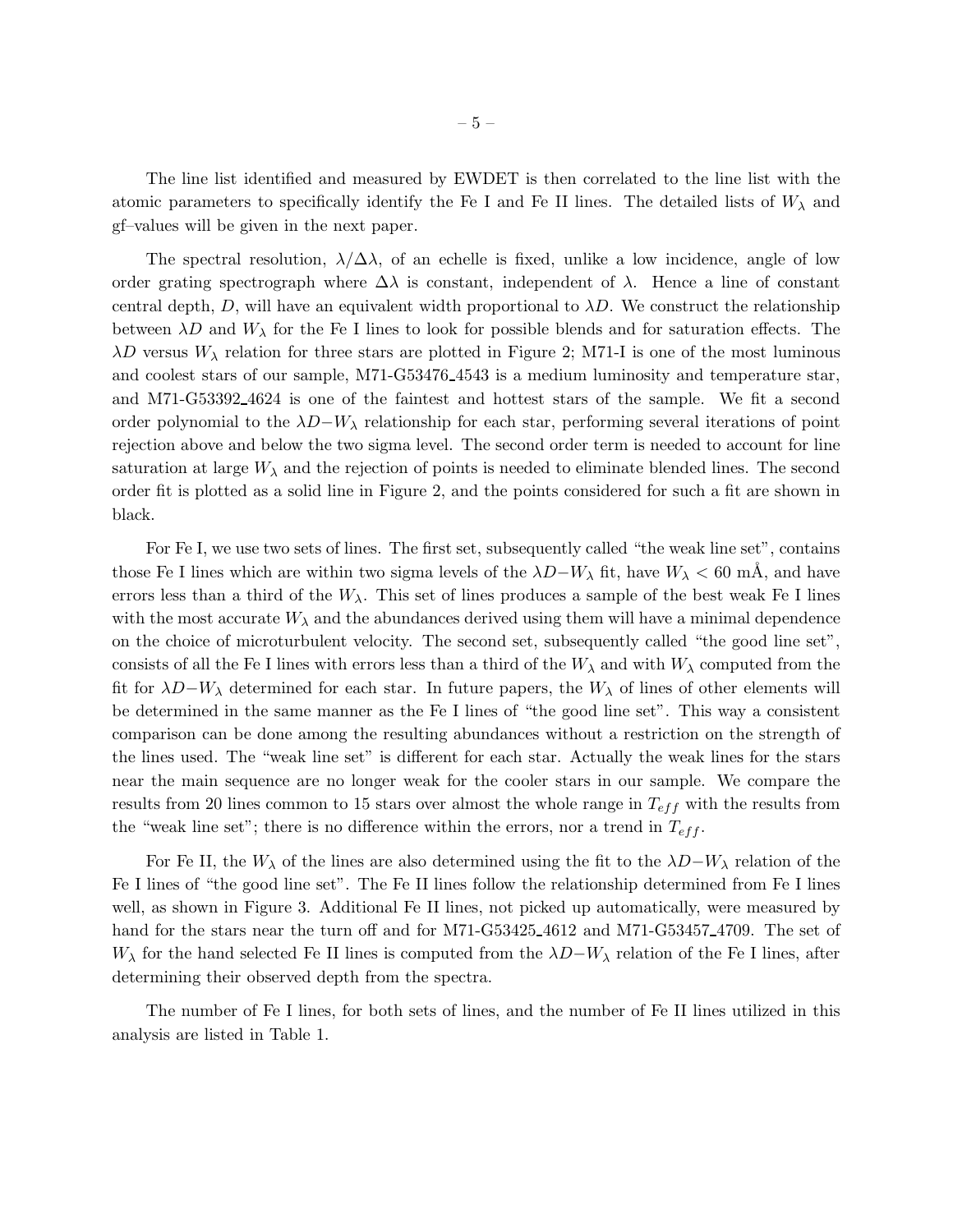#### 2.3. Spectroscopic Effective Temperature

The effective temperature  $(T_{eff})$  of a star can be determined spectroscopically by requiring the abundance to be independent of the lower excitation potential. This technique can be applied to 20 of our stars where we have Fe I lines with enough range in lower excitation potential to do so. For the spectroscopic  $T_{eff}$  determination we are using "the weak line set" of Fe I lines, because its resulting abundance and spectroscopic  $T_{eff}$  will be only weakly dependent on the choice of microturbulent velocity. We find that the spectroscopic  $T_{eff}$  is in good agreement with the photometric  $T_{eff}$ derived in Paper I, as shown in Figure 4. The solid line in Figure 4 shows the ideal case when the spectroscopic and the photometric  $T_{eff}$  are equal. The scatter around the solid line is about 150 K, which is comparable to the error of the photometric  $T_{eff}$  of 75 K for giants and of 150 K for dwarfs (Paper I), also shown in Figure 4. The scatter around the solid line is symmetric, not above or below, indicating the lack of systematic effects with the photometric temperatures.

# 2.4. Microturbulent Velocity

The microturbulent velocity  $(\xi)$  of a star can be determined spectroscopically by requiring the abundance to be independent of the strength of the lines measured as the equivalent width. We apply this technique for both sets of Fe I lines. The resulting  $\xi$  and the [Fe/H] computed with it for "the weak line set" of Fe I lines are listed in Table 1. Only 18 of our stars have enough weak Fe I lines to derive  $\xi$  spectroscopically. We also compute  $\xi$  using all the good Fe I lines for 20 of our stars. The difference of the resulting  $[Fe/H]$  computed with the derived  $\xi$  for the two set of lines is plotted with respect to  $T_{eff}$  in Figure 5. The mean difference is  $-0.004\pm 0.011$ , hence, as expected, the [Fe/H] results from both sets of lines show a very good agreement.

The relationship between  $\xi$  determined for the set of all good Fe I lines and the photometric  $T_{eff}$  is shown in Figure 6. The solid line corresponds to a linear least squares fit of the data, excluding the red horizontal branch (RHB) stars, marked with circles. The best fit line is given by:

$$
\xi = 3.30 - 4.66 \times 10^{-4} \times T_{eff}
$$

The scatter around the solid line is about 0.2 km s<sup>-1</sup>, which is a reasonable estimation of the error in  $\xi$ . For the rest of the analysis, we will use the set of all the good Fe I and Fe II lines, with  $\xi$ computed from the  $\xi$ - $T_{eff}$  fit. For the RHB stars we use a value of 1.61 km s<sup>-1</sup>, which corresponds to the mean value determined for the three RHB stars. The microturbulent velocity used for our stars is listed in Table 1.

## 3. RESULTS

Given the stellar parameters from Table 1, we determined the iron abundance using the equivalent widths of all the good Fe I and Fe II lines identified in the HIRES spectra. We employ the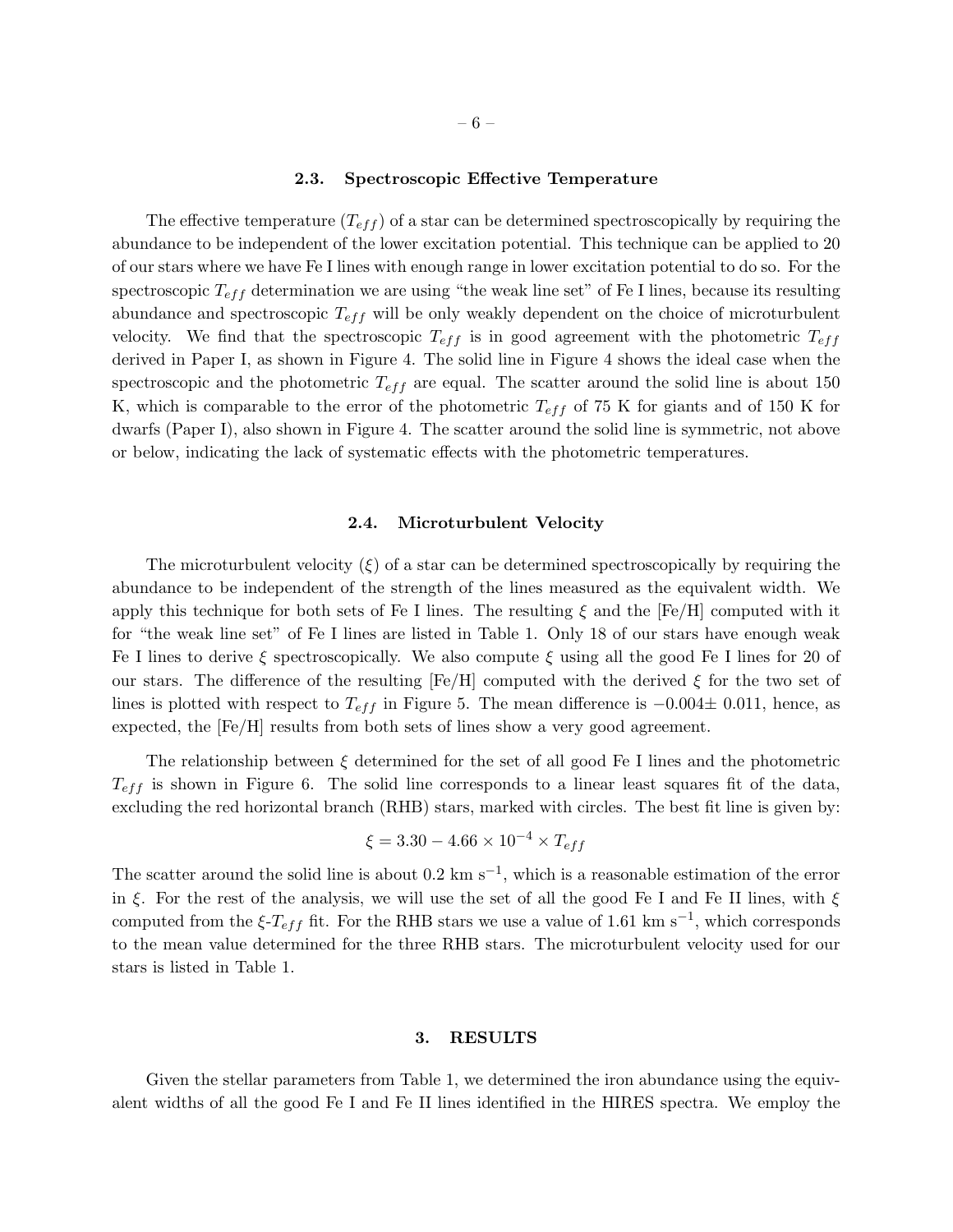grid of stellar atmospheres from Kurucz (1993b) to compute the iron abundance using the four stellar atmosphere models with the closest  $T_{eff}$  and log(g) to each star's parameters. The [Fe/H] listed in Table 1 is an interpolation of the results from the closest stellar model atmospheres to the appropriate  $T_{eff}$  and  $log(g)$  for each star.

## 3.1. [Fe/H] from Fe I lines

The results of [Fe/H] from Fe I lines are listed in column 9 of Table 1 and plotted against the photometric  $T_{eff}$  in Figure 7a.  $T_{eff}$  is used for the x-axis as a convenient parameter for characterizing the position of the stars in the color-magnitude diagram as it also ranks the stars in luminosity (except for the RHB stars). The errors listed in Table 1 correspond to the larger of the statistical uncertainty, given by the standard deviation of the iron abundance from different lines divided by the square root of the number of lines, or a minimum value of 0.03 dex. These errors are lower limits to the actual uncertainties in the abundances, since they do not include uncertainties due to the stellar parameters nor any systematic effects that might be present. We estimate the sensitivity of [Fe/H] derived from Fe I lines with respect to the stellar parameters in three cases  $4250/1.0/1.0$ ,  $5000/2.5/1.0$  and  $5500/4.0/1.0$ , where the three numbers correspond to  $T_{eff} / \log(g)/\xi$ . The results are listed in Table 2, where the range adopted for each parameter is representative of its uncertainty. Our determination of [Fe/H] from Fe I lines is most sensitive to errors in  $T_{eff}$ , which is less than ~ 0.1 dex for  $\Delta T_{eff}$  of  $\pm$  100 K, and have a minimal sensitivity on the choice of metallicity of the model atmosphere grid for plausible changes in  $[Fe/H]$  ( $\pm 0.2$  dex).

The solid line, shown in Figure 7a, is a linear fit weighted by the errors of  $[Fe/H]$  versus  $T_{eff}$ . The slope of the fit is  $(-0.8 \pm 3.6) \times 10^{-5}$  dex/K, which is consistent with [Fe/H] being constant, independent of  $T_{eff}$  (ie, of luminosity or equivalently position in the color-magnitude diagram). We divide our sample in four groups of stars: giant stars at or above the RHB, stars on the RHB, giant stars below the RHB, and main sequence stars near the turnoff. The mean  $[Fe/H]$  for each group is listed on Table 4. We found no significant difference in the mean  $[Fe/H]$  obtained from Fe I lines among the defined groups of stars.

The mean [Fe/H] weighted by the errors of all 25 stars is  $-0.71 \pm 0.08$ , in very good agreement with earlier determinations (Cohen 1983; Gratton *et al.* 1986; Leep *et al.* 1987; Sneden *et al.* 1994).

## 3.2. [Fe/H] from Fe II lines

The determinations of [Fe/H] from Fe II lines are listed in column 11 of Table 1 and plotted against the photometric  $T_{eff}$  in Figure 7b. The errors listed in Table 1 corresponds to the statistical uncertainty or a value of 0.05 dex, whichever is larger. We estimate the sensitivity of [Fe/H] derived from Fe II ines with respect to the stellar parameters in the same manner as the sensitivity of [Fe/H] from Fe I lines. The results are listed in Table 3, where the range adopted for each parameter is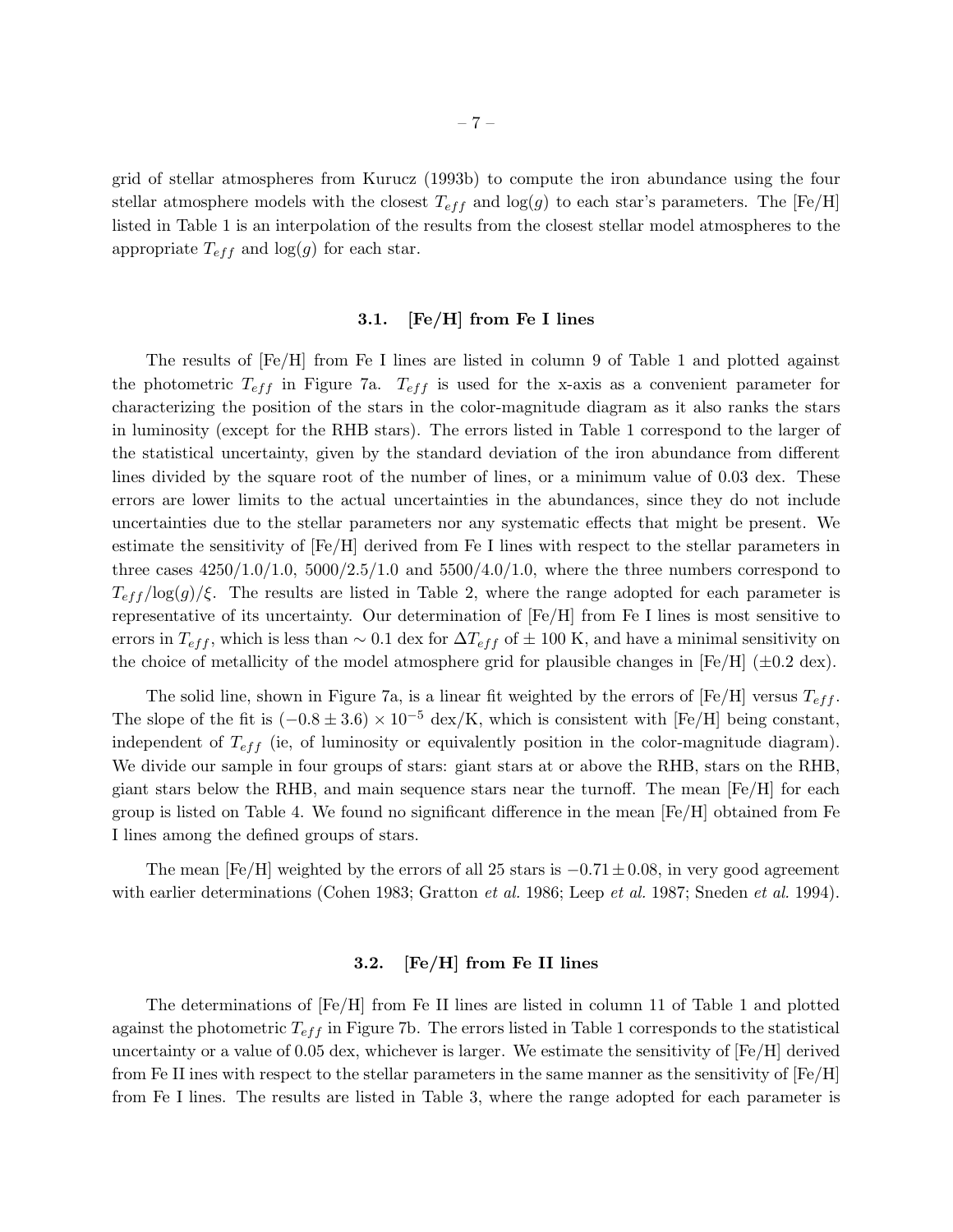representative of its uncertainty. We see a stronger sensitivity on the stellar parameters from the Fe II lines than from the Fe I lines. The [Fe/H] determination from Fe II lines is most sensitive to the systematic error (note that the internal uncertainty in  $log(g)$  is  $\leq 0.1$  dex) in  $log(g)$ , as well as to  $T_{eff}$  among the coolest M71 giants. The sensitivity on the choice of metallicity of the model atmosphere grid is small for reasonable changes in metallicity.

The solid line, shown in Figure 7b, is a linear fit weighted by the errors of  $[Fe/H]$  versus  $T_{eff}$ . The slope of the fit is  $(+3.1 \pm 5.2) \times 10^{-5}$  dex/K, which is consistent with [Fe/H] being constant, independent of  $T_{eff}$ . We found that there is no significant difference in the mean [Fe/H] obtained from Fe II among stars from different luminosity groups, listed in Table 4. The mean [Fe/H] weighted by the errors is  $-0.84 \pm 0.12$ , in very good agreement with our result from Fe I lines and earlier determinations (Cohen 1983; Gratton *et al.* 1986; Leep *et al.* 1987; Sneden *et al.* 1994).

### 3.3. NLTE effects

The iron abundance could be affected by departures from LTE. The main NLTE effect in latetype stars is caused by overionization of electron donor metals by ultraviolet radiation (Auman & Woodrow 1975). Recently, Gratton *et al.* (1999) and Thévenin & Idiart (1999) studied NLTE effects in Fe abundances in metal-poor late-type stars. Gratton *et al.* (1999) found that NLTE corrections for Fe lines are very small in dwarfs of any  $T_{eff}$ , and only small corrections ( $< 0.1$  dex) are expected for stars on the red giant branch. Theyenin  $\&$  Idiart (1999) found that NLTE corrections become less important as  $[Fe/H]$  increases, being less than 0.1 dex for stars with  $[Fe/H] > -0.75$  dex, and that ionized lines are not significantly affected by NLTE.

One way to explore possible NLTE effects present in our data is by comparing the results from Fe I and Fe II lines. The difference between [Fe/H] from Fe II and Fe I lines is plotted in Figure 8 against  $T_{eff}$ . The solid line is a linear fit weighted by the errors. The slope of the fit is  $(+2.0 \pm 8.2) \times 10^{-5}$  dex/K, which is nearly flat. The mean difference is  $-0.13 \pm 0.18$ . We conclude that NLTE effects are negligible in our iron abundance determination, as expected from results of earlier studies (Gratton *et al.* 1999; Thévenin & Idiart 1999).

## 4. DISCUSSION

Our [Fe/H] abundance results involve for the first time a wide luminosity sample of stars, which includes at the same time stars from luminous giants to stars near the turnoff. We find that the [Fe/H] abundance, from both Fe I and Fe II lines, is independent of  $T_{eff}$ , and equivalently luminosity.

Our result is in agreement with the work of Gratton *et al.* (2001). They present abundances from high dispersion spectra from the VLT of stars in NGC 6397 and NGC 6752. They found that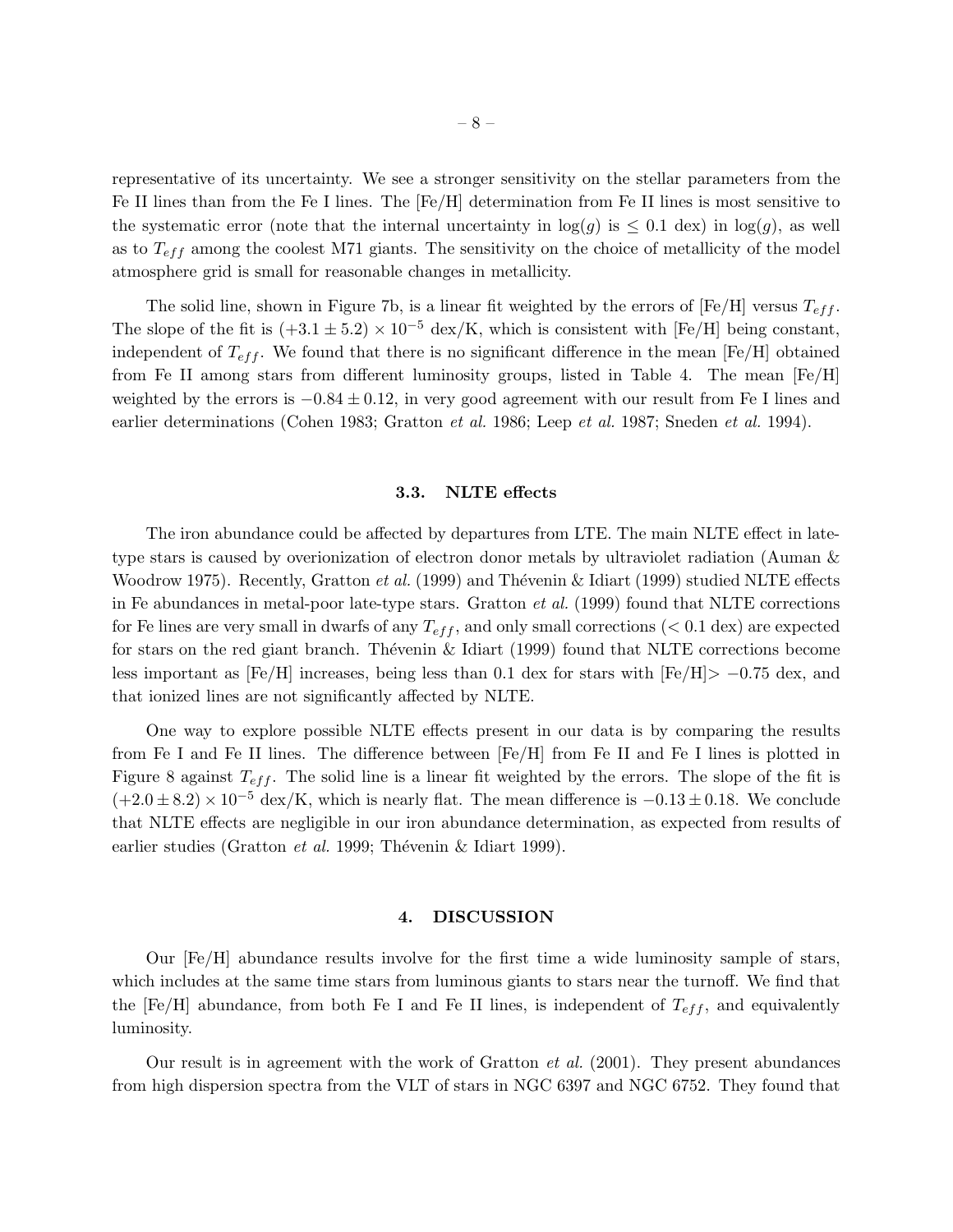the [Fe/H] obtained for stars at the base of the subgiant branch agrees within a few percent with the [Fe/H] obtained for stars at the main sequence turnoff, and further compare this value with analysis of the RGB stars in this cluster by other groups. Note that the luminosity range of the sample presented in our work is several orders of magnitude wider than the luminosity range of Gratton *et al.* (2001)'s sample.

Our results, and those of Gratton *et al.* (2001), appear to be in disagreement with inhomogeneities in  $[Fe/H]$  found earlier by King *et al.* (1998). They obtained  $[Fe/H]=-2.52$  dex for a sample of subgiant stars in M92, which is a factor of two smaller than  $[Fe/H]$  measurements using red giants in the same cluster (Cohen 1979; Sneden *et al.* 1991). King *et al.* (1998) compare their result for the M92 subgiants with analysis of RBG stars by other groups, who may have determined the stellar parameters and performed the abundance determinations in a different way. This possible difference in the analysis of the giant and subgiant sample may account for the difference in [Fe/H] found by King *et al.* (1998) or perhaps the determination of the stellar parameters by King *et al.* (1998) is flawed. Our result, on the other hand, is robust, because we have determined both the stellar parameters and the Fe abundance in a homogeneous and consistent manner for all our stars.

Gratton *et al.* (2001) also found that NGC 6397 is homogeneous in both O and Fe, while an O-Na anticorrelation is present among unevolved stars in NGC 6752, which is very difficult to explain by the deep mixing scenario. Lines from many additional species, including O, Na, Mg, Ti, Sc among others, are observed in our HIRES spectra. We plan to present additional information in the matter of light, iron-peak, and heavy elements in the near future.

## 5. CONCLUSIONS

We present results of a high dispersion analysis of Fe I and Fe II lines to obtain  $[Fe/H]$  for 25 members of the Galactic globular cluster M71. Our sample of stars includes 19 giant stars, 3 horizontal branch stars, and 3 stars near the turnoff. Our conclusions are summarized as follows:

- The [Fe/H] obtained from Fe I lines agrees very well with the [Fe/H] obtained from Fe II lines.
- The mean  $[Fe/H]$  obtained from Fe I and Fe II lines of all 25 stars is in good agreement with earlier determinations.
- The [Fe/H] obtained from both Fe I and Fe II lines is independent of  $T_{eff}$ , and equivalently luminosity.
- No difference is found among the mean  $[Fe/H]$  from giant stars located at or above the RHB, RHB stars, giant stars located below the RHB and stars near the main sequence turnoff.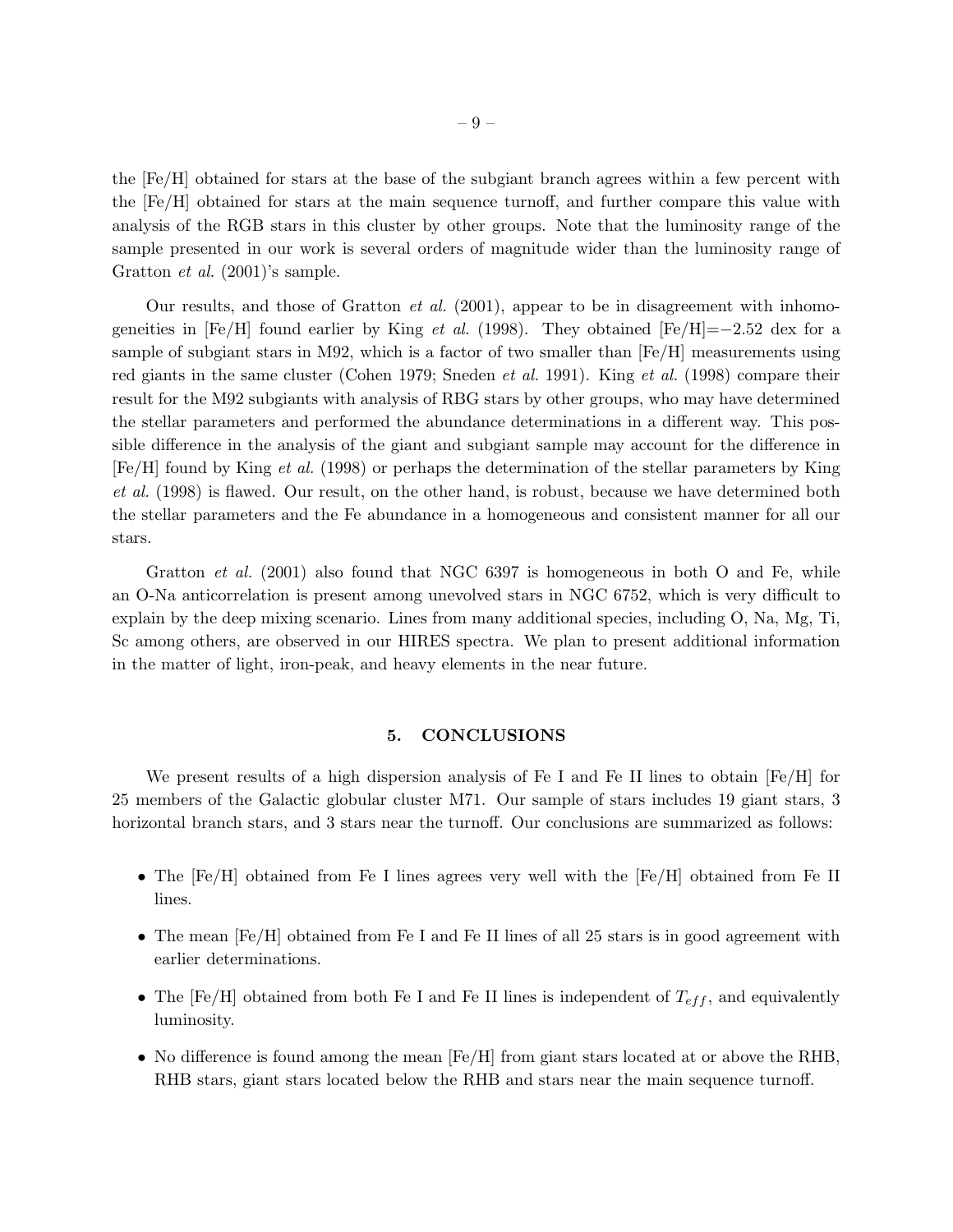In the near future, we will present the result from the analysis now underway of additional elements.

The entire Keck/HIRES and LRIS user communities owes a huge debt to Jerry Nelson, Gerry Smith, Steve Vogt, Bev Oke, and many other people who have worked to make the Keck Telescope and HIRES and LRIS a reality and to operate and maintain the Keck Observatory. We are grateful to the W. M. Keck Foundation for the vision to fund the construction of the W. M. Keck Observatory. We thank R. Gratton for providing a detailed description of his automatic equivalent width measuring program and R. Pogge for providing the Gaussian profile fitting routine. Partial support to MMB was provided by a Theodore Dunham, Jr. grant for Research in Astronomy and the National Science Foundation under grant AST-9624680 to MMB and grant AST-9819614 to JGC.

### A. Errors in the Equivalent Widths

The equivalent width of a line is defined as:

$$
W_{\lambda} = \int \frac{g(\lambda)}{cont(\lambda)} d\lambda = \sum_{i} \frac{g(\lambda_{i})}{cont(\lambda_{i})} \Delta \lambda
$$

where,  $g(\lambda)$  is the flux of the spectrum,  $cont(\lambda)$  is the continuum level, and  $\Delta\lambda$  is the step that can be made arbitrarily small to better approximate the integral. In this case,  $g(\lambda)$  is the Gaussian profile of the line, given by:

$$
g(\lambda) = P \times exp\left[\frac{-(\lambda - \lambda_{cen})^2}{2\sigma^2}\right]
$$

where P is the peak of the Gaussian,  $\lambda_{cen}$  is the central wavelength, and  $\sigma$  is the dispersion of the Gaussian. If the equivalent width is computed through out the summation then the error in the equivalent width,  $\sigma_w$  will be the quadratic summation of the errors in the individual points times the step:

$$
\sigma_{W_\lambda}^2 = \sum_i (\sigma_i \times \Delta \lambda)^2
$$

where:

$$
\sigma_i^2 = \left[\frac{\partial w}{\partial g}\sigma_{gi}\right]^2 + \left[\frac{\partial w}{\partial cont}\sigma_{cont}\right]^2
$$

$$
\sigma_i^2 = \left[\frac{1}{cont(\lambda_i)}\sigma_{gi}\right]^2 + \left[\frac{g(\lambda_i)}{cont(\lambda_i)^2}\sigma_{cont}\right]^2
$$

If we assume that the continuum level is equal to one then:

$$
\sigma_i^2 = \sigma_{gi}^2 + g(\lambda_i)^2 \sigma_{cont}^2
$$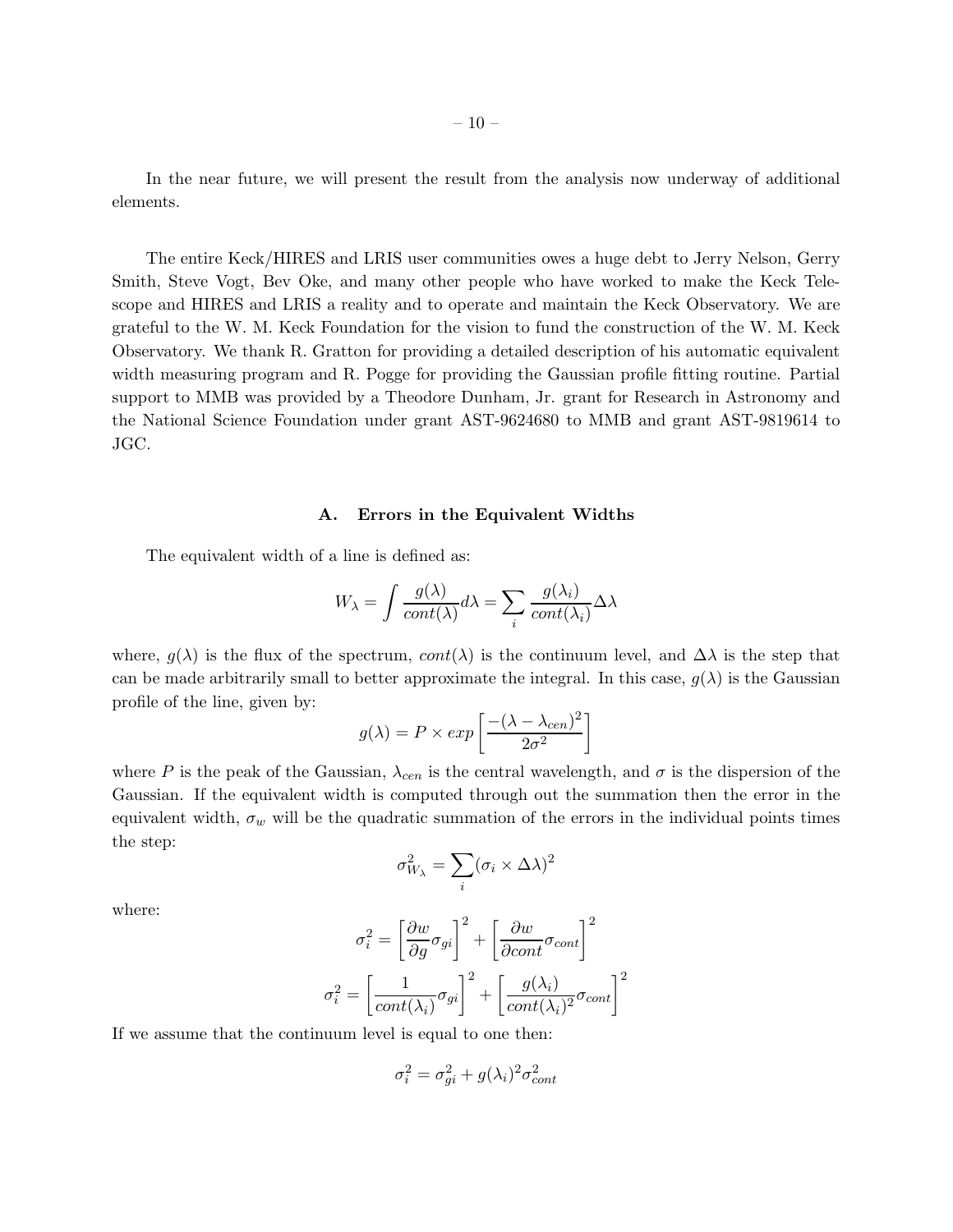Since the Gaussian depends on three parameters:

$$
\sigma_{gi}^2 = \left[\frac{\partial g}{\partial P}\sigma_P\right]^2 + \left[\frac{\partial g}{\partial \lambda_{cen}}\sigma_{\lambda_{cen}}\right]^2 + \left[\frac{\partial g}{\partial \sigma}\sigma_{\sigma}\right]^2
$$

$$
\sigma_{gi}^2 = \left[\frac{g(\lambda_i)}{P}\sigma_P\right]^2 + \left[\frac{(\lambda_i - \lambda_{cen})}{\sigma^2}g(\lambda_i)\sigma_{\lambda_{cen}}\right]^2 + \left[\frac{(\lambda_i - \lambda_{cen})^2}{\sigma^3}g(\lambda_i)\sigma_{\sigma}\right]^2
$$

$$
\sigma_{gi}^2 = g(\lambda_i)^2 \times \left[\frac{\sigma_P^2}{P^2} + \frac{(\lambda_i - \lambda_{cen})^2}{\sigma^4}\sigma_{\lambda_{cen}}^2 + \frac{(\lambda_i - \lambda_{cen})^4}{\sigma^6}\sigma_{\sigma}^2\right]
$$

Finally:

$$
\sigma_i^2 = g(\lambda_i)^2 \times \left[ \frac{\sigma_P^2}{P^2} + \frac{(\lambda_i - \lambda_{cen})^2}{\sigma^4} \sigma_{\lambda_{cen}}^2 + \frac{(\lambda_i - \lambda_{cen})^4}{\sigma^6} \sigma_{\sigma}^2 + \sigma_{cont}^2 \right]
$$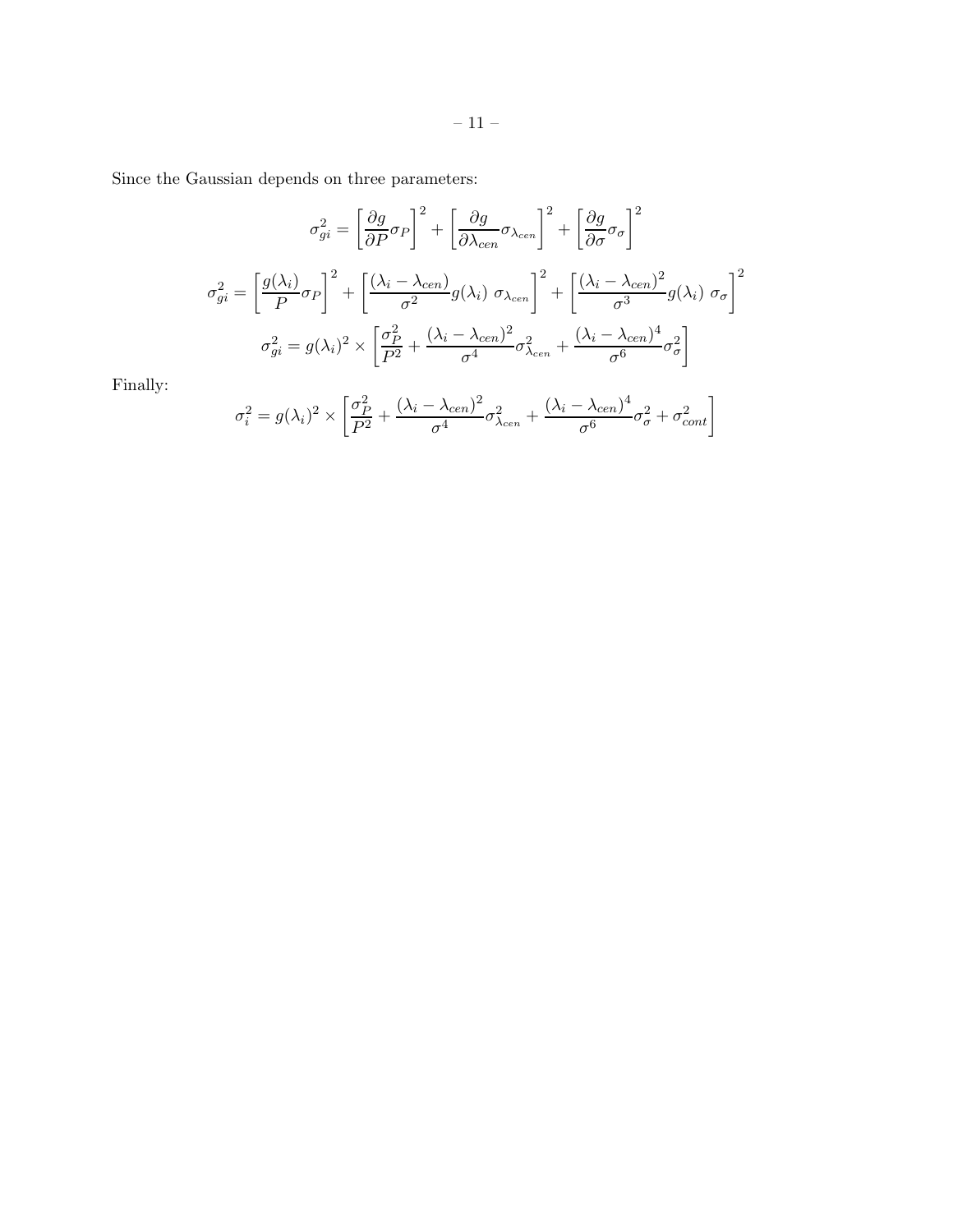### REFERENCES

- Arp, H. C. & Hartwick, F. D. A., 1971, ApJ, 167, 499
- Auman, J. R. & Woodrow, J. E. J., 1975, ApJ, 197, 163
- Bard, A., Kock, A., & Kock, M., 1991, A&A, 248, 315
- Bard, A., & Kock, M., 1994, A&A, 282, 1014
- Biémont, E., Baudoux, M., Kurucz, R. L., Ansbacher, W., & Pinnimgton, E. H., 1991, A&A, 249, 539
- Blackwell, D. E., Petford, A. D., & Shallis, M. J., 1979, MNRAS, 186, 657
- Blackwell, D. E., Shallis, M. J., & Simmons, G. J., 1980, A&A, 81, 340
- Blackwell, D. E., Petford, A. D., Shallis, M. J., & Simmons, G. J., 1982a, MNRAS, 199, 43
- Blackwell, D. E., Petford, A. D., & Simmons, G. J., 1982b, MNRAS, 201, 595
- Blackwell, D. E., Booth, A. J., Haddock, D. J., Petford, A. D., & Leggett, S. K., 1986, MNRAS, 220, 549
- Briley, M. M. & Cohen, J. G., 2001, AJ, submitted
- Cannon, R. D., Croke, B. F. W., Bell, R. A., Hesser, J. E. & Stathakis, R. A., 1998, MNRAS, 298, 601
- Castilho, B. V., Pasquini, L., Allen, D. M., Barbuy, B., & Molaro, P., 2000, A&A, 361, 92
- Charbonnel, C., 1994, A&A, 282, 811
- Charbonnel, C., 1995, ApJ, 453, L4
- Cohen, J. G., 1979, ApJ, 223, 487
- Cohen, J. G., 1983, ApJ, 270,654
- Cohen, J. G., 1999, AJ, 117, 2434
- Cohen, J. G., Briley, M. M., & Behr, B. B., 2001 (Paper I)
- Gratton, R. G., Quarta, M. L., & Ortolani, S., 1986, A&A, 169, 208
- Gratton, R. G., Carretta, E., Eriksson, K., & Gustafsson, B., 1999, A&A, 350, 955
- Gratton, R. G., Bonifacio, P., Bragaglia, A., Carretta, E., Castellani, V., Centurion, M., Chieffi, A., Claudi, R., Clementini, G., D'Antona, F., Desidera, S., Francois, P., Grundahl, F., Lucatello, S., Molaro, P., Pasquini, L., Sneden, C., Spite, F., & Straniero, O., 2001, A&A, submitted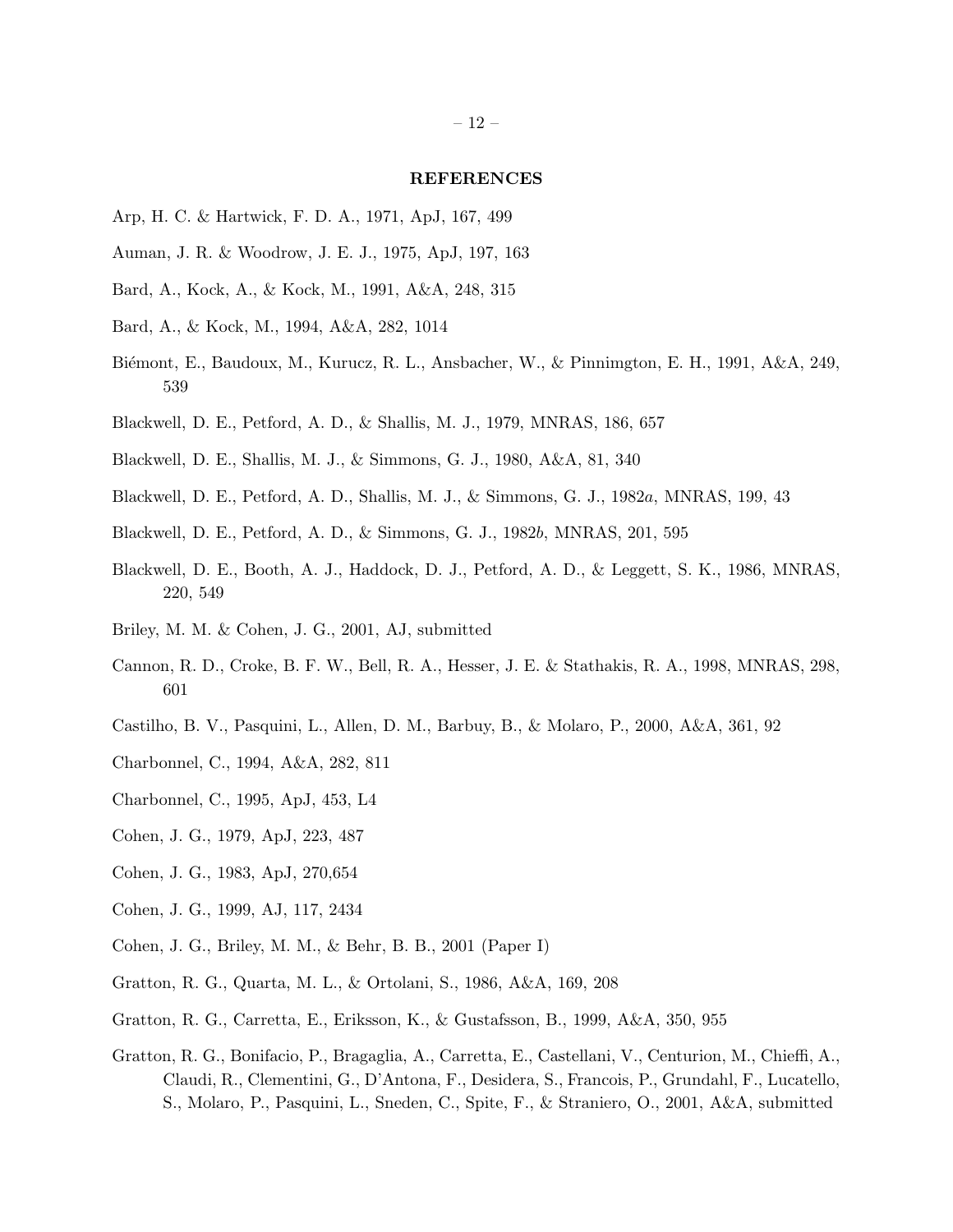- King, J. R., Stephens, A., Boesgaard, A. M., & Deliyannis, C. P., 1998, ApJ, 115, 666
- Kurucz, R. L., 1993a, ATLAS9 Stellar Atmosphere Programs and 2 km/s Grid, (Kurucz CD-ROM No. 13)
- Kurucz, R. L., 1993b, SYNTHE Spectrum Synthesis Programs and Line Data (Kurucz CD-ROM No. 18)
- Lambert, D. L., Heath, J. E., Lemke, M., & Drake, J., 1996, ApJS, 103, 183
- Leep, E. M., Oke, J. B., & Wallerstein, G., 1987, AJ, 92, 338
- May, M., Richter, J., & Wichelmann, J., 1974, A&AS, 18, 405
- O'Brian, T. R., Wickliffe, M. E., Lawler, J. E., Whaling, W., & Brault, J. W., 1991, J. Opt. Soc. Am., B8, 1185
- Sneden, C., 1973, Ph.D. thesis, Univ. of Texas
- Sneden, C., Kraft, R. P., Prosser, C. F., & Langer, G. E., 1991, AJ, 102, 2001
- Sneden, C., Kraft, R. P., Langer, G. E., Prosser, C. F., & Shetrone, M. D., 1994, AJ, 107, 1773
- Suntzeff, N. B. & Smith, V. V., 1991, ApJ, 381, 160
- Sweigart, A. V. & Mengel, J. G., 1979, ApJ, 229, 624
- Thévenin, F., 1989, A&AS, 77, 137
- Thévenin, F., 1990, A&AS, 82, 179
- Thévenin, F. & Idiart, T. P., 1999, ApJ, 521, 753
- Wolnik, S. J., Berthel, R. O., & Wares, G. W., 1971, ApJ, 166, L31

This preprint was prepared with the AAS IATEX macros v5.0.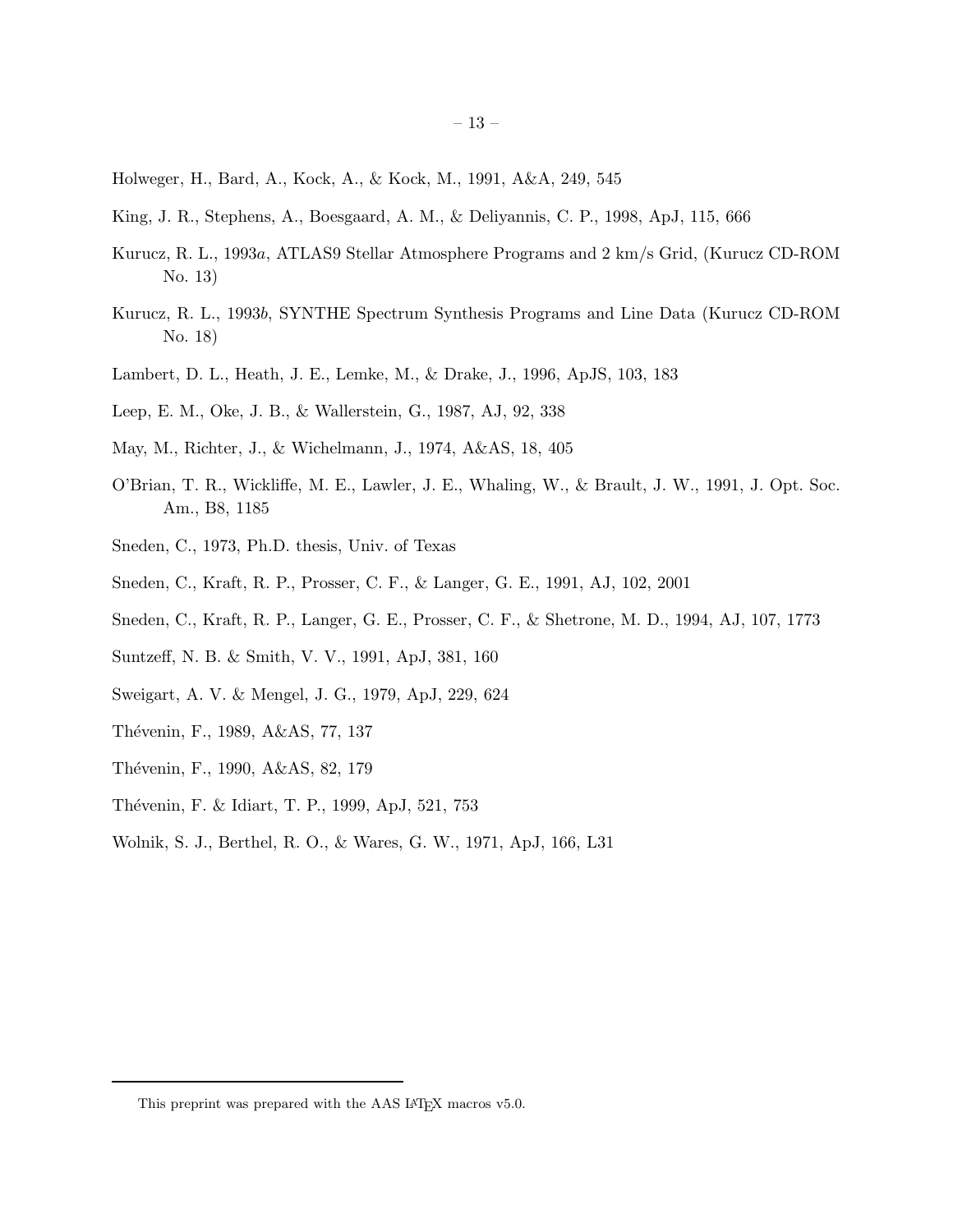| ID <sup>a</sup>       | $T_{eff}$<br>(K) | $\log(g)$ | $\xi^{\rm b}$<br>(km/s) | $N_{\rm{FeI}}$ b | $[\mathrm{Fe}/\mathrm{H}]_{\mathrm{FeI}}$ $^{\mathrm{b}}$ | $\xi^{\rm c}$<br>(km/s) | $\rm N_{FeI}$ $^{\rm c}$ | $[Fe/H]_{FeI}$ <sup>c</sup> | $N_{\rm FeII}$ <sup>d</sup> | $[\mathrm{Fe}/\mathrm{H}]_{\mathrm{FeII}}$ $^{\mathrm{d}}$ |
|-----------------------|------------------|-----------|-------------------------|------------------|-----------------------------------------------------------|-------------------------|--------------------------|-----------------------------|-----------------------------|------------------------------------------------------------|
| $1 - 45$              | 3950             | 0.90      | 1.48                    | 59               | $-0.74 \pm 0.03$                                          | 1.46                    | 187                      | $-0.78 \pm 0.03$            | 6                           | $-0.61 \pm 0.11$                                           |
| $\mathbf I$           | 4150             | 1.00      | 1.00                    | 67               | $-0.69 \pm 0.03$                                          | 1.37                    | 186                      | $-0.76 \pm 0.03$            | 6                           | $-0.88 \pm 0.07$                                           |
| $1 - 66$              | 4250             | 1.35      | 1.80                    | 68               | $-0.83 \pm 0.03$                                          | 1.32                    | 179                      | $-0.71 \pm 0.03$            | 6                           | $-0.86 \pm 0.09$                                           |
| $1 - 64$              | 4200             | 1.35      | 1.57                    | 61               | $-0.76 \pm 0.03$                                          | 1.34                    | 187                      | $-0.74 \pm 0.03$            | $\overline{5}$              | $-0.73 \pm 0.09$                                           |
| $1 - 56$              | 4525             | 1.60      | 0.81                    | 25               | $-0.63\,\pm\,0.04$                                        | 1.19                    | 127                      | $-0.56 \pm 0.03$            | $\overline{2}$              | $-0.83 \pm 0.14$                                           |
| $1 - 95$              | 4550             | 1.65      | 1.00                    | 79               | $-0.68 \pm 0.03$                                          | 1.18                    | 184                      | $-0.67 \pm 0.03$            | 8                           | $-0.87 \pm 0.05$                                           |
| $1 - 81$              | 4550             | 1.75      | 1.50                    | 77               | $-0.71 \pm 0.03$                                          | 1.18                    | 180                      | $-0.64\,\pm\,0.03$          | 6                           | $-1.05 \pm 0.05$                                           |
| $1 - 1$               | 4700             | 2.05      | 0.89                    | 55               | $-0.62\,\pm\,0.03$                                        | 1.11                    | 134                      | $-0.67\,\pm\,0.03$          | $\overline{5}$              | $-0.86 \pm 0.05$                                           |
| $1 - 80^{e,f}$        | 5300             | 2.45      | $\cdots$                | $28\,$           | $-0.68 \pm 0.04$ <sup>g</sup>                             | 1.61                    | 71                       | $-0.69\,\pm\,0.03$          | 5                           | $-0.92\,\pm\,0.05$                                         |
| $1 - 87$ <sup>e</sup> | 5300             | 2.45      | 1.62                    | 68               | $-0.58 \pm 0.03$                                          | 1.61                    | 128                      | $-0.60 \pm 0.03$            | $9\phantom{.0}$             | $-0.83 \pm 0.05$                                           |
| $1-94^\mathrm{e}$     | 5300             | 2.45      | $\cdots$                | 42               | $-0.78 \pm 0.03$ <sup>g</sup>                             | 1.61                    | 94                       | $-0.77 \pm 0.03$            | 6                           | $-0.81 \pm 0.05$                                           |
| $1 - 60$              | 4900             | 2.30      | 0.70                    | 49               | $-0.77 \pm 0.03$                                          | 1.02                    | 119                      | $-0.80 \pm 0.03$            | 6                           | $-0.70 \pm 0.05$                                           |
| $1 - 59$              | 4600             | 2.30      | 1.50                    | 62               | $-0.79 \pm 0.03$                                          | 1.16                    | 141                      | $-0.78 \pm 0.03$            | $\overline{5}$              | $-0.70 \pm 0.05$                                           |
| G53476_4543           | 4900             | 2.65      | 0.83                    | 94               | $-0.64 \pm 0.03$                                          | $1.02\,$                | 174                      | $-0.68 \pm 0.03$            | $\overline{7}$              | $-0.84 \pm 0.05$                                           |
| $2 - 160$             | 5100             | 2.70      | 1.10                    | 68               | $-0.59 \pm 0.03$                                          | 0.92                    | 145                      | $-0.54 \pm 0.03$            | $\overline{5}$              | $-0.97 \pm 0.08$                                           |
| G53447_4707           | 5175             | 2.75      | 1.35                    | 90               | $-0.62 \pm 0.03$                                          | 0.89                    | 155                      | $-0.57 \pm 0.03$            | $\overline{7}$              | $-0.86 \pm 0.05$                                           |
| G53445_4647           | 5050             | 2.85      | 0.54                    | 50               | $-0.54 \pm 0.03$                                          | $0.95\,$                | 112                      | $-0.65 \pm 0.03$            | 6                           | $-0.85 \pm 0.05$                                           |
| G53447_4703           | 5000             | 3.00      | 0.90                    | 62               | $-0.72 \pm 0.03$                                          | 0.97                    | 125                      | $-0.77 \pm 0.03$            | $\overline{4}$              | $-0.80 \pm 0.05$                                           |
| G53425_4612           | 5150             | 3.15      | 1.40                    | 36               | $-0.77 \pm 0.03$                                          | 0.90                    | 80                       | $-0.73 \pm 0.03$            | 2 <sup>h</sup>              | $-0.91 \pm 0.08$                                           |
| G53477_4539           | 5150             | 3.15      | $\cdots$                | 56               | $-0.66 \pm 0.03$ <sup>g</sup>                             | 0.90                    | 119                      | $-0.70 \pm 0.03$            | $5\phantom{.0}$             | $-0.90 \pm 0.05$                                           |
| G53457_4709           | 5200             | 3.35      | 1.24                    | 58               | $-0.78 \pm 0.03$                                          | 0.88                    | 93                       | $-0.78 \pm 0.03$            | 5 <sup>h</sup>              | $-0.76 \pm 0.11$                                           |
| G53391_4628           | 5100             | $3.35\,$  | $\ddots$                | $55\,$           | $-0.74 \pm 0.03$ <sup>g</sup>                             | 0.92                    | 106                      | $-0.84 \pm 0.03$            | 5                           | $-0.81 \pm 0.07$                                           |
| G53417_4431           | 5800             | 4.05      | $\cdots$                | 19               | $-0.66 \pm 0.03$ <sup>g</sup>                             | 0.60                    | 38                       | $-0.68\,\pm\,0.04$          | 3 <sup>h</sup>              | $-0.61 \pm 0.12$                                           |
| G53392_4624           | 5800             | 4.05      | $\cdots$                | 23               | $-0.81 \pm 0.04$ <sup>g</sup>                             | 0.60                    | 36                       | $-0.81\,\pm\,0.03$          | 3 <sup>h</sup>              | $-0.66 \pm 0.08$                                           |

Table 1. Stellar Parameters for the M71 Sample

 $-14 -$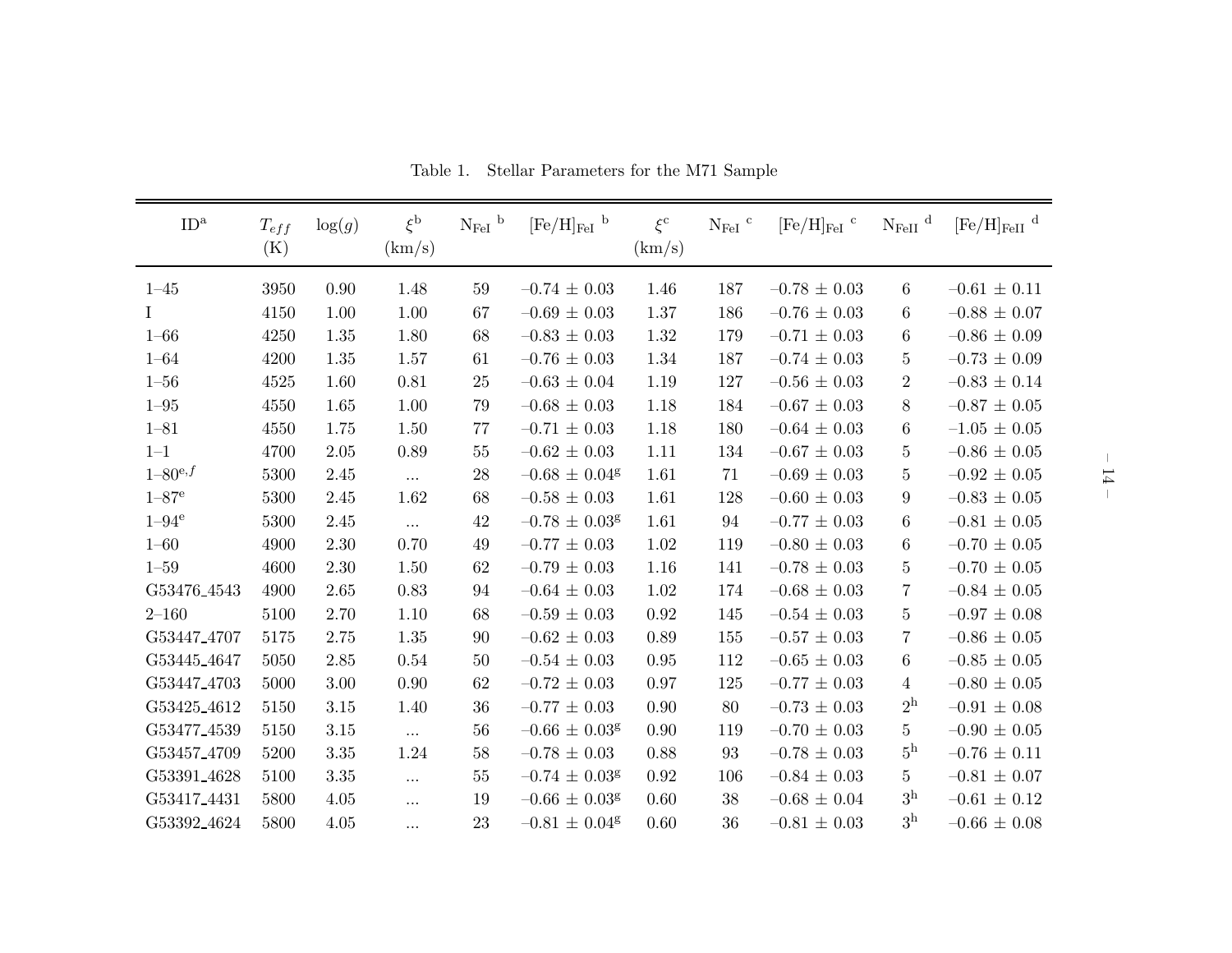Table 1—Continued

| ID <sup>a</sup> | $T_{eff}$<br>`K` | $\log(g)$ | $\zeta$<br>(km/s) | ${\rm N_{Fe I}}$ <sup>b</sup> | $[Fe/H]_{FeI}$ <sup>b</sup>   | $\zeta^{\rm c}$<br>(km/s) |    | $N_{\rm FeI}$ <sup>c</sup> [Fe/H] <sub>FeI</sub> <sup>c</sup> N <sub>FeII</sub> <sup>d</sup> |                | $[Fe/H]_{FeII}$ <sup>d</sup> |
|-----------------|------------------|-----------|-------------------|-------------------------------|-------------------------------|---------------------------|----|----------------------------------------------------------------------------------------------|----------------|------------------------------|
| G53414_4435     | 5900             | 4.15      | $\cdots$          | $\mathbf{G}$                  | $-0.82 \pm 0.12$ <sup>g</sup> | 0.55                      | 13 | $-0.83 \,\pm\, 0.04$                                                                         | 2 <sup>h</sup> | $-0.58 \pm 0.17$             |

<sup>a</sup>Identifications are from Arp & Hartwick (1971) or are assigned based on the J2000 coordinates, rh rm rs.s dd dm dd becoming Grmrss dmdd.

<sup>b</sup>Set of weak Fe <sup>I</sup> lines.

<sup>c</sup>Set of all good Fe <sup>I</sup> lines.

<sup>d</sup>Set of all good Fe II lines.

<sup>e</sup>RHB star.

<sup>g</sup>Computed with  $\xi$  from the set of all good Fe I lines.

hIncludes additional Fe II lines selected by hand.

<sup>f</sup>Appears to show rotation (Paper I).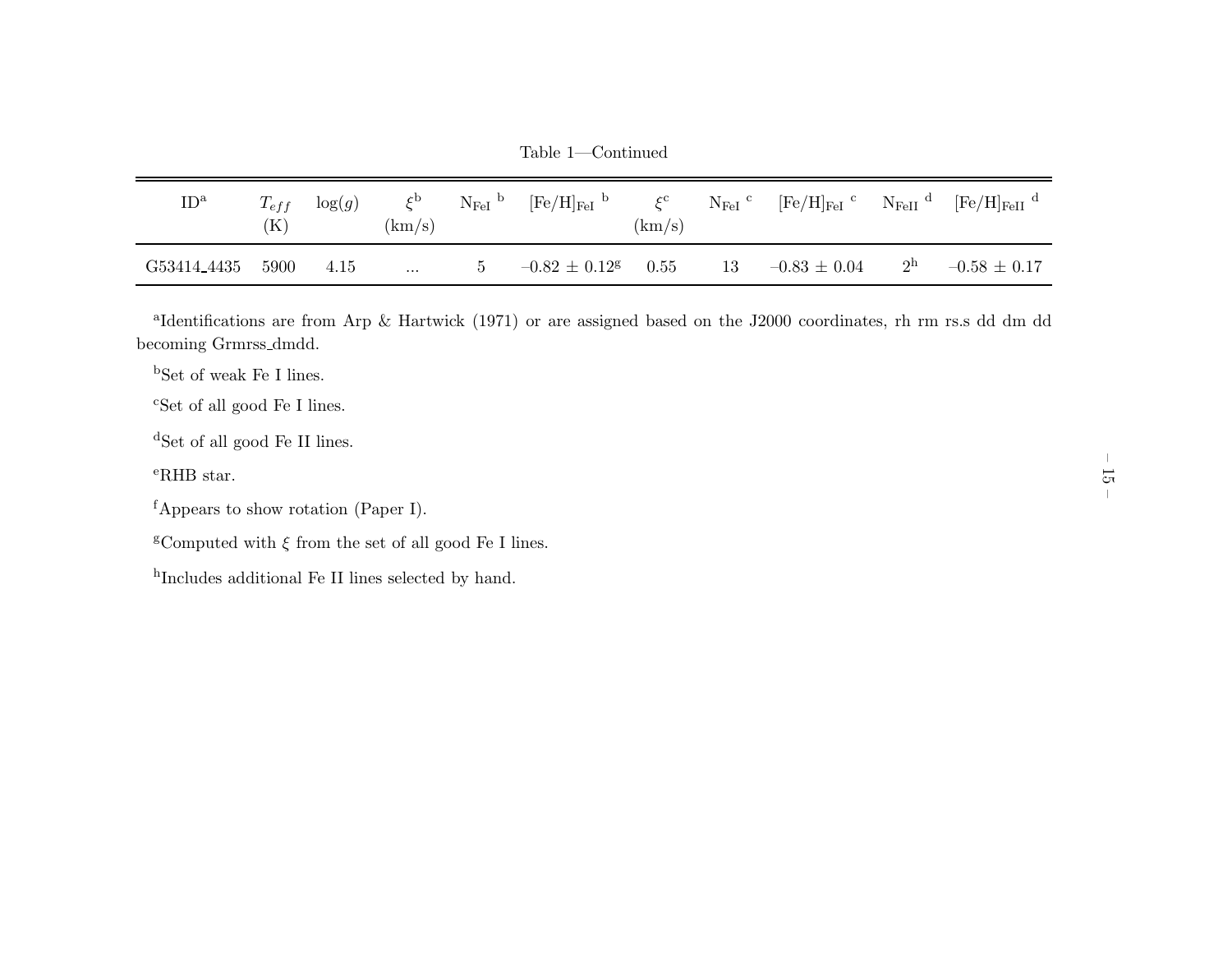|                           | $\Delta T_{eff}$ | $\Delta$ log $(g)$ | $\Delta \xi$              | $\Delta$ [Fe/H] |
|---------------------------|------------------|--------------------|---------------------------|-----------------|
|                           | $+100$ K         | $+0.2$ dex         | $+0.2$ km s <sup>-1</sup> | $+0.2$ dex      |
| 4250/1.0/1.0 <sup>a</sup> | $+0.04$          | $+0.02$            | $-0.08b$                  | $-0.03$         |
| 5000/2.5/1.0 <sup>a</sup> | $+0.09$          | $+0.01$            | $-0.06b$                  | $-0.01$         |
| 5500/4.0/1.0 <sup>a</sup> | $+0.08$          | $+0.02$            | $-0.03b$                  | $-0.01$         |

Table 2. Sensitivity of  $[\rm{Fe/H}]_{\rm{FeI}}$  on Stellar Parameters

 ${}^{\mathrm{a}}T_{eff}/\mathrm{log}(g)/\xi$ 

 $b$ This is for the set of good Fe I lines. It is smaller by a factor of 3 for the set of weak Fe I lines.

|                           | $\Delta T_{eff}$ | $\Delta$ log $(g)$ | $\Delta \xi$              | $\Delta$ [Fe/H] |
|---------------------------|------------------|--------------------|---------------------------|-----------------|
|                           | $+100$ K         | $+0.2$ dex         | $+0.2$ km s <sup>-1</sup> | $+0.2$ dex      |
| 4250/1.0/1.0 <sup>a</sup> | $-0.12$          | $+0.11$            | $-0.04$                   | $-0.07$         |
| 5000/2.5/1.0 <sup>a</sup> | $-0.02$          | $+0.09$            | $-0.03$                   | $-0.04$         |
| 5500/4.0/1.0 <sup>a</sup> | $-0.03$          | $+0.08$            | $-0.02$                   | $-0.03$         |

Table 3. Sensitivity of  $[\rm Fe/H]_{FeII}$  on Stellar Parameters

 ${}^{\mathrm{a}}T_{eff}/\mathrm{log}(g)/\xi$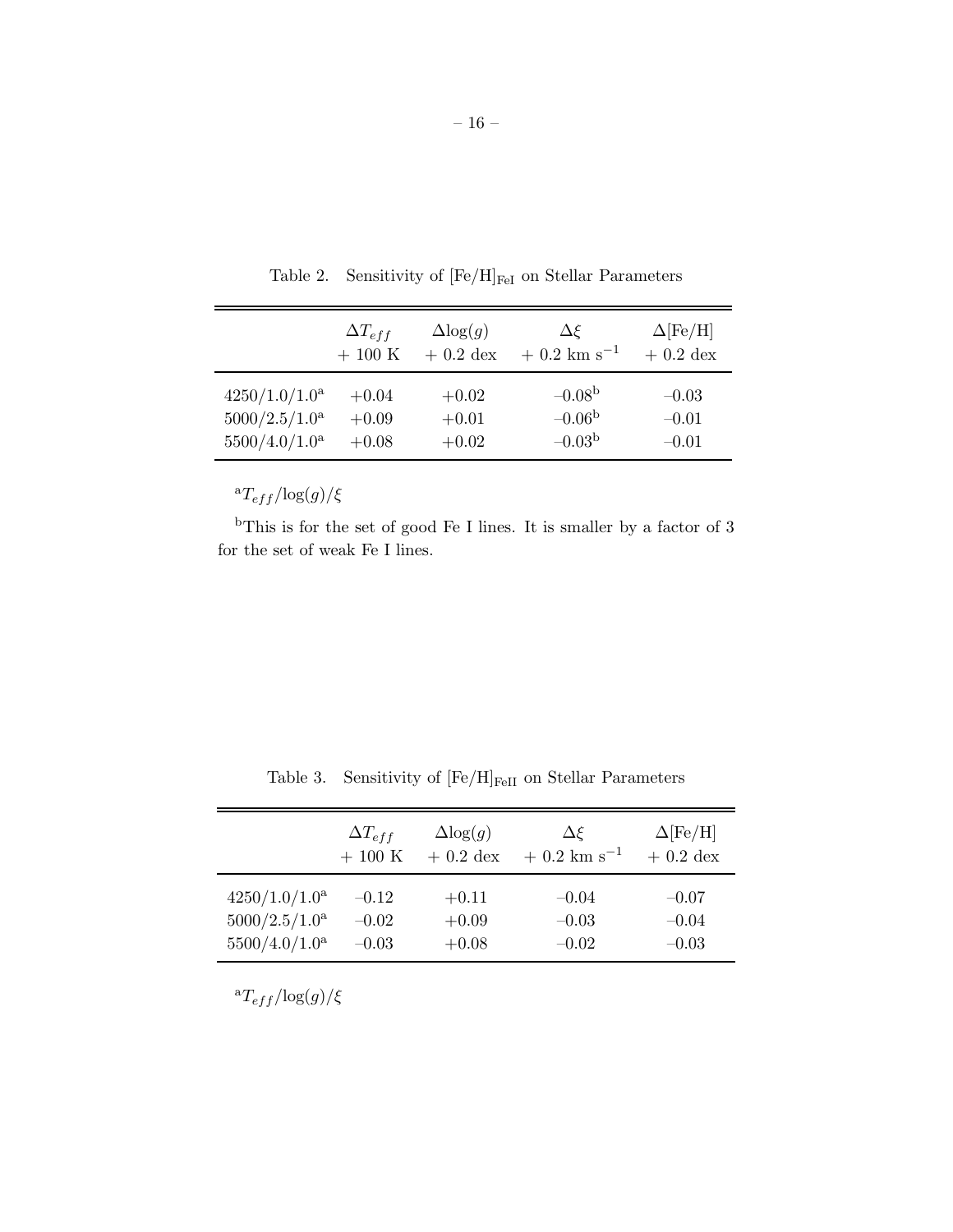Table 4. [Fe/H] for Each Group of Stars

| Star group          | $\langle V \rangle$ | $N_{stars}$ |                  | $\langle [Fe/H]_{FeI} \rangle$ $\langle [Fe/H]_{FeII} \rangle$ |
|---------------------|---------------------|-------------|------------------|----------------------------------------------------------------|
| RGB at or above RHB | 13.46               | 10          | $-0.71 \pm 0.07$ | $-0.83\pm0.12$                                                 |
| <b>RHB</b>          | 14.50               | 3           | $-0.68 \pm 0.07$ | $-0.86 \pm 0.05$                                               |
| RGH below RHB       | 15.92               | 9           | $-0.69 \pm 0.09$ | $-0.85 \pm 0.06$                                               |
| MS TO               | 17.76               | 3           | $-0.78 + 0.06$   | $-0.64\pm0.13$                                                 |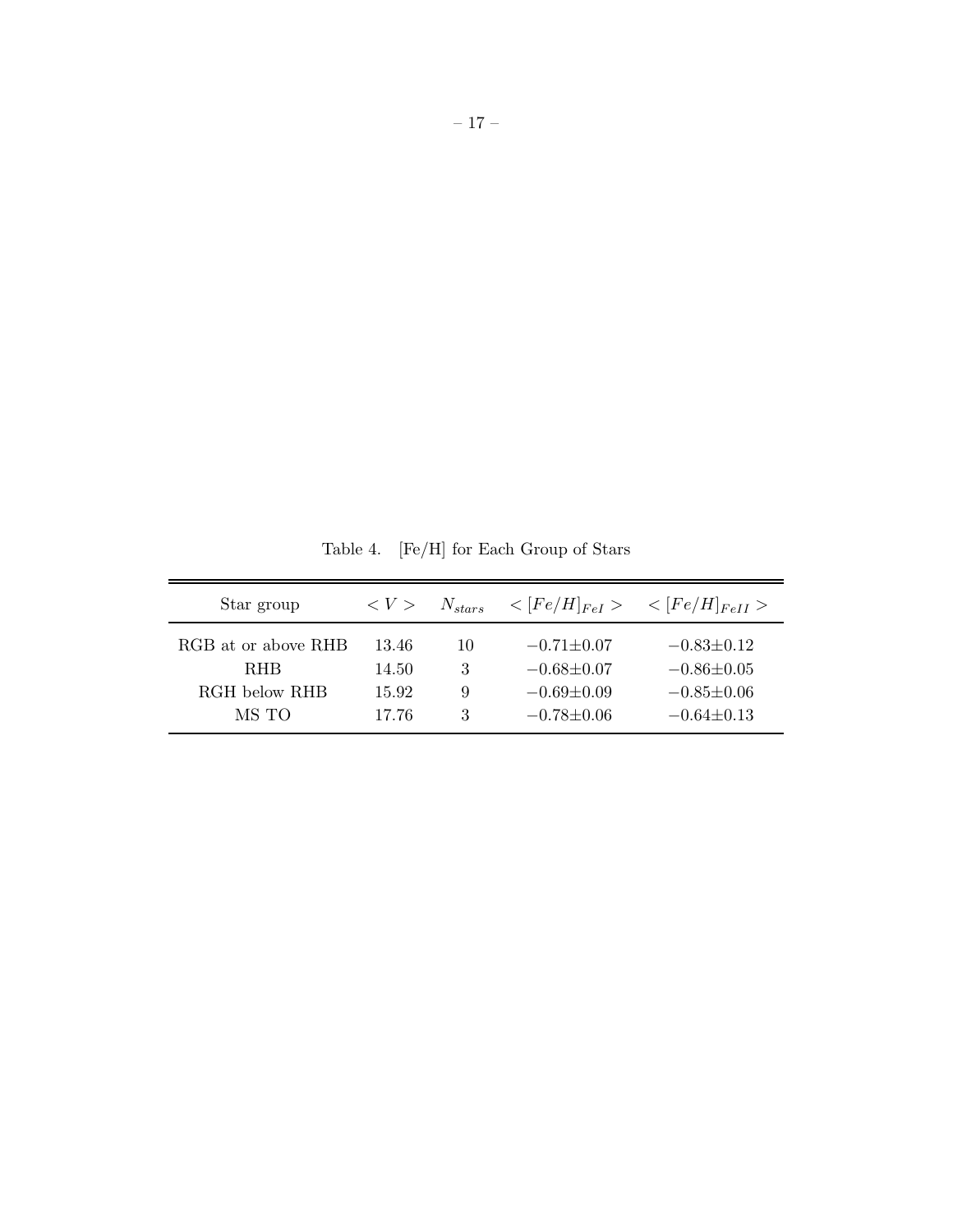

Fig. 1.— Strongest observed Fe I lines for M71-1-45. The observed lines are plotted with a solid line, and the corresponding Gaussian profile is plotted with a dashed line. The  $W_{\lambda}$  of each line is indicated in the botton left corner of each pannel.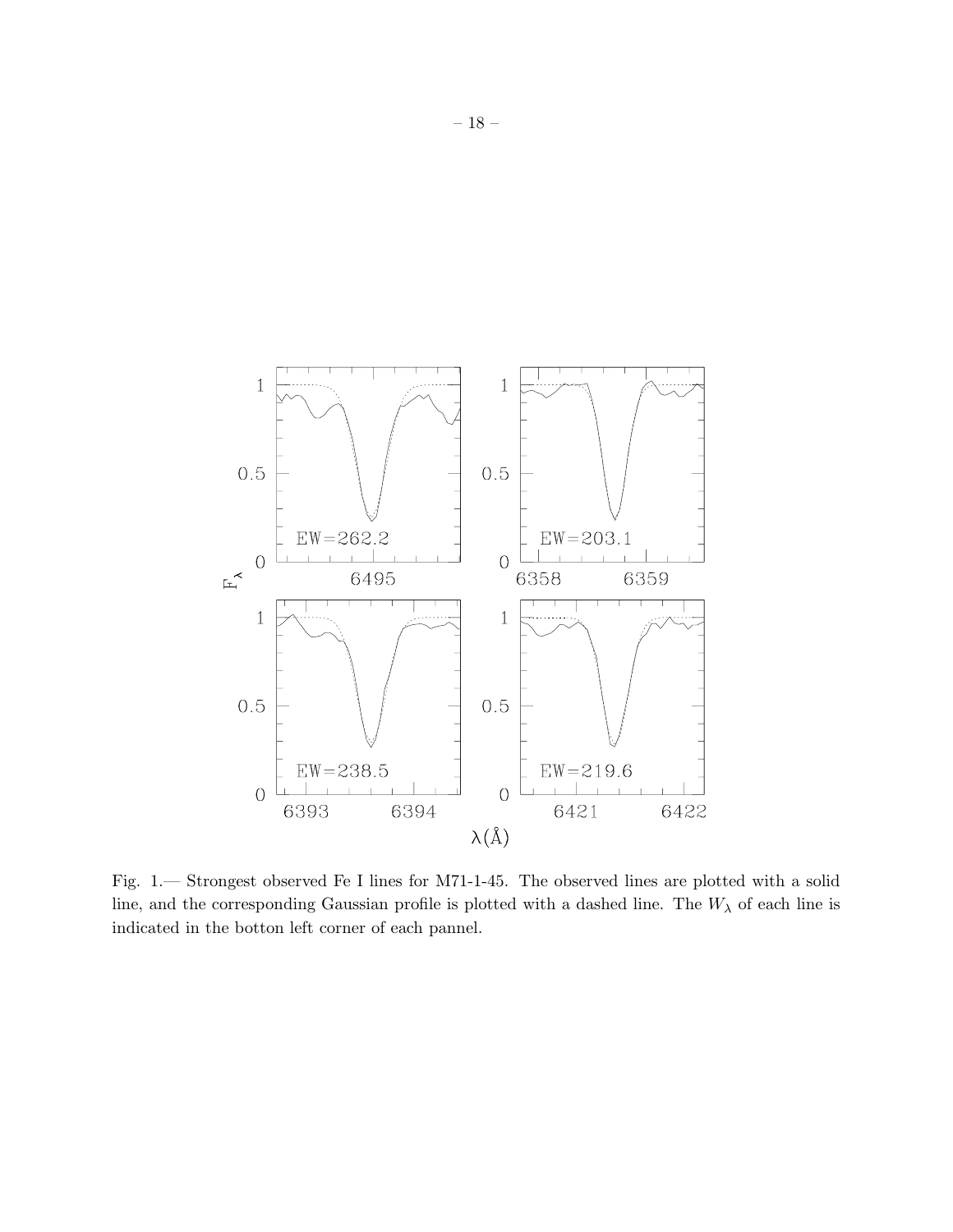

Fig. 2.— Central depth times wavelength versus  $W_{\lambda}$  relations for M71-I (one of the most luminous and coolest stars in our sample), M71-G53476 4543 (a star of medium luminosity and temperature), and M71-G53392 4624 (one of the faintest and hottest stars in our sample). The solid curve is a second order fit obtained after several iterations of rejection of points deviating by  $2\sigma$  or more. The points used in the fit are shown in black.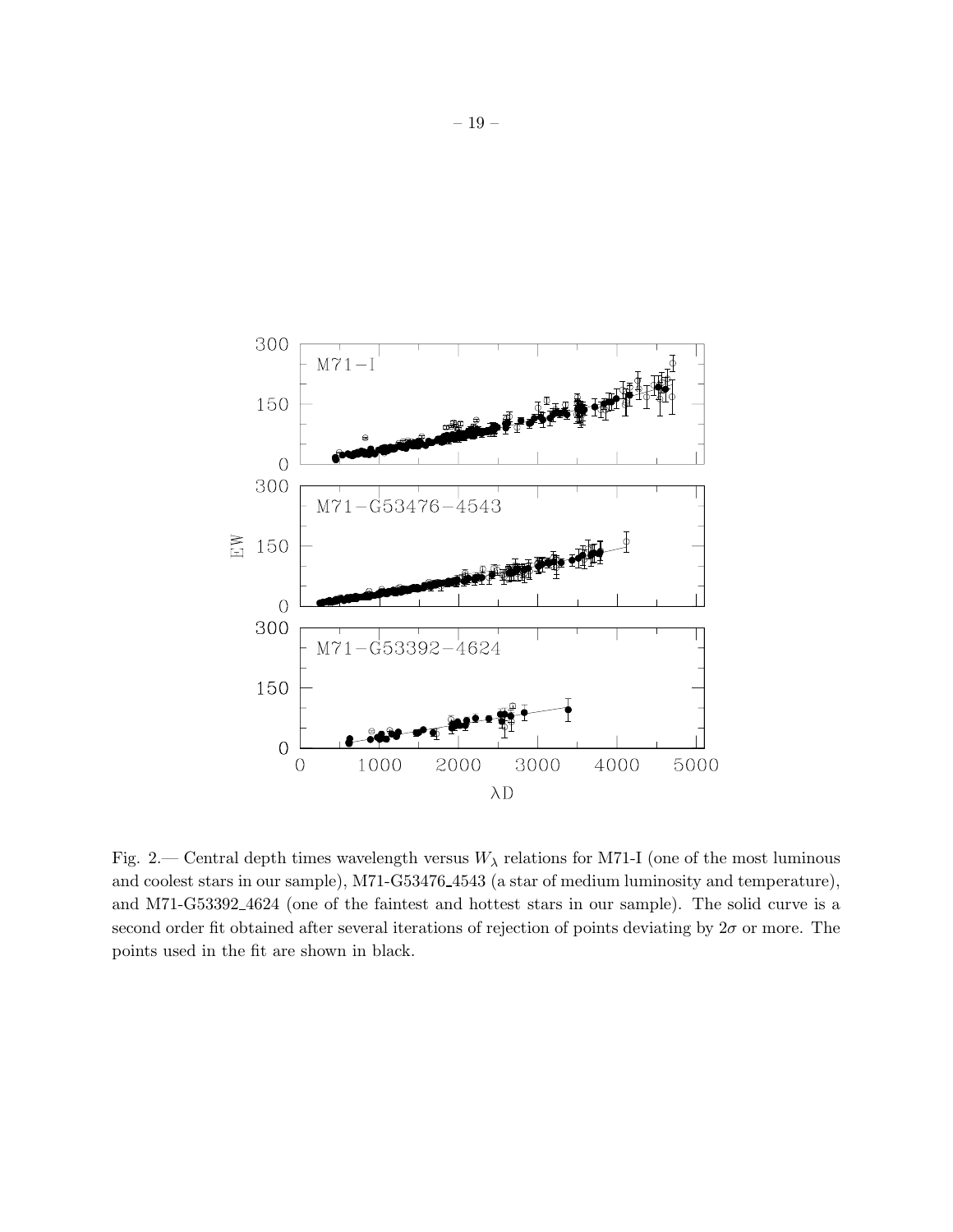

Fig. 3.— Central depth times wavelength versus  $W_{\lambda}$  relations for M71-I (one of the most luminous and coolest stars in our sample), M71-G53476 4543 (a star of medium luminosity and temperature), and M71-G53392 4624 (one of the faintest and hottest stars in our sample). Solid squares denote identified Fe II lines and the solid curve is the second order fit obtained for Fe I lines and shown in Figure 2.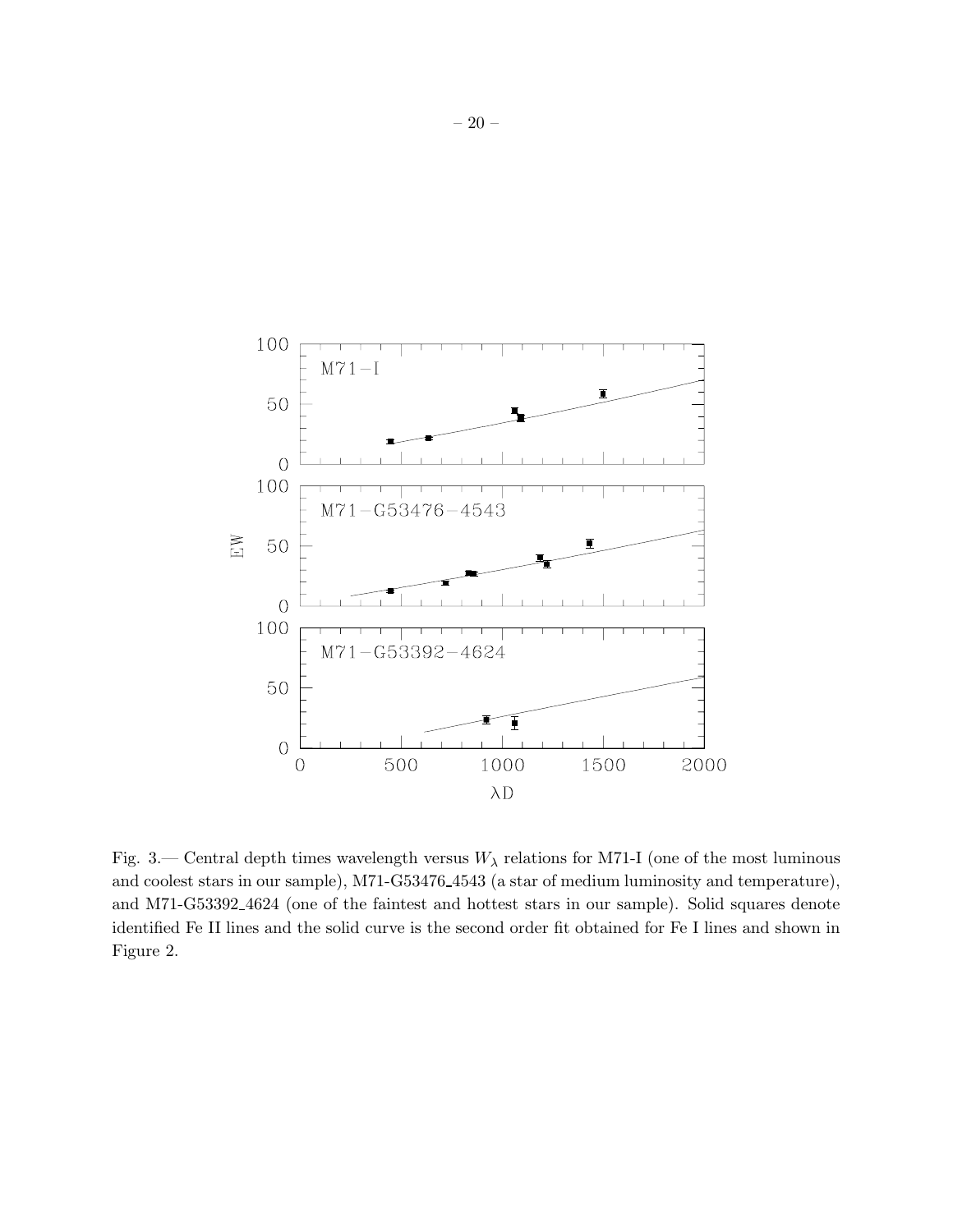

Fig. 4.— Photometric  $T_{eff}$  versus spectroscopic  $T_{eff}$  for the M71 sample. The solid line indicates the ideal case when the photometric and spectroscopic  $T_{eff}$  have the same value. The scatter around the solid line is about 150 K. The only RHB star for which  $T_{eff}$  can be determined spectroscopically is marked with an open circle.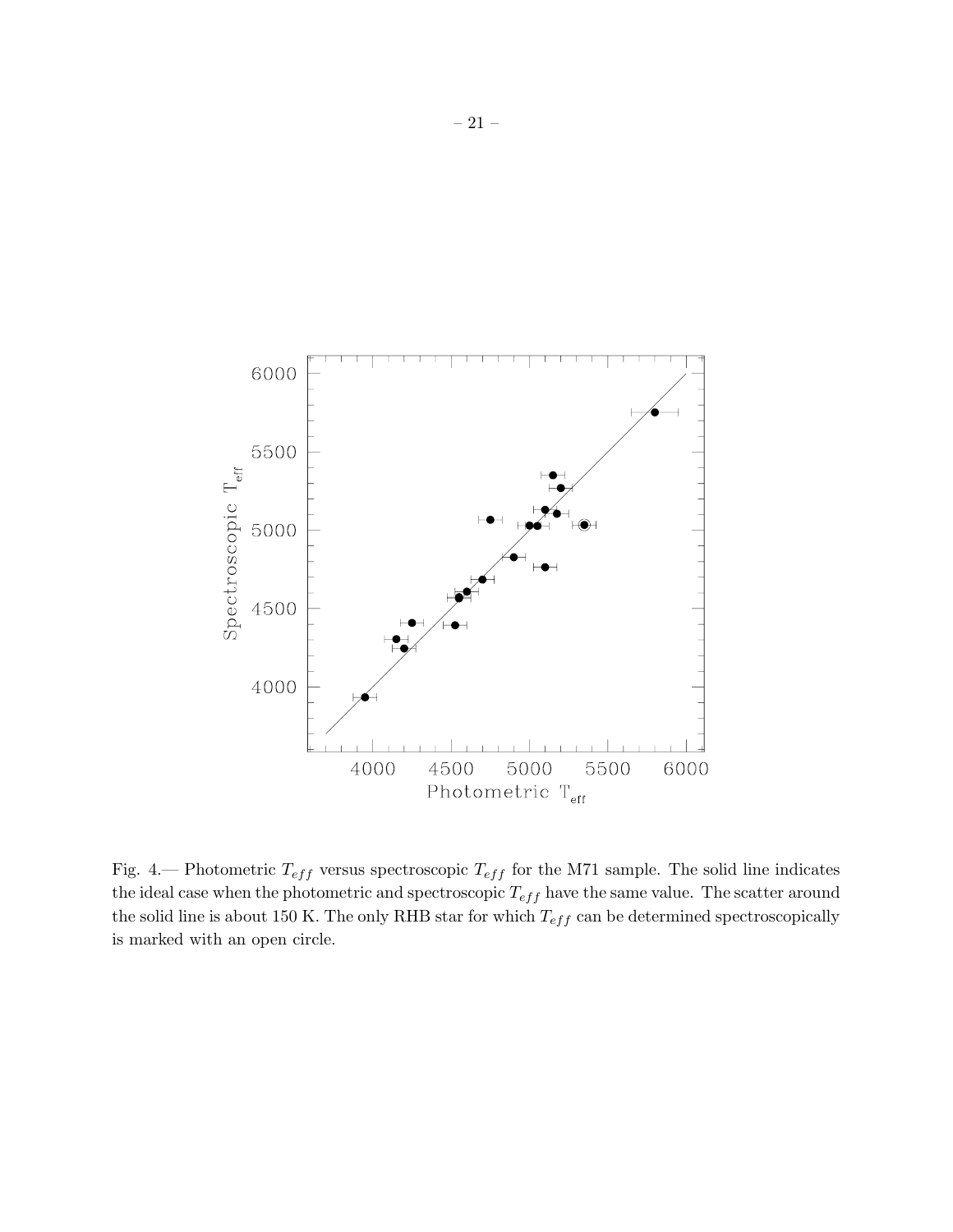

Fig. 5.— The difference between [Fe/H] computed with the derived  $\xi$  for the set of weak Fe I lines and with  $\xi$  from the set of all good Fe I lines is plotted with respect to  $T_{eff}$ . The solid line indicates equality. The only RHB star for which  $\xi$  can be determined spectroscopically is marked with an open circle.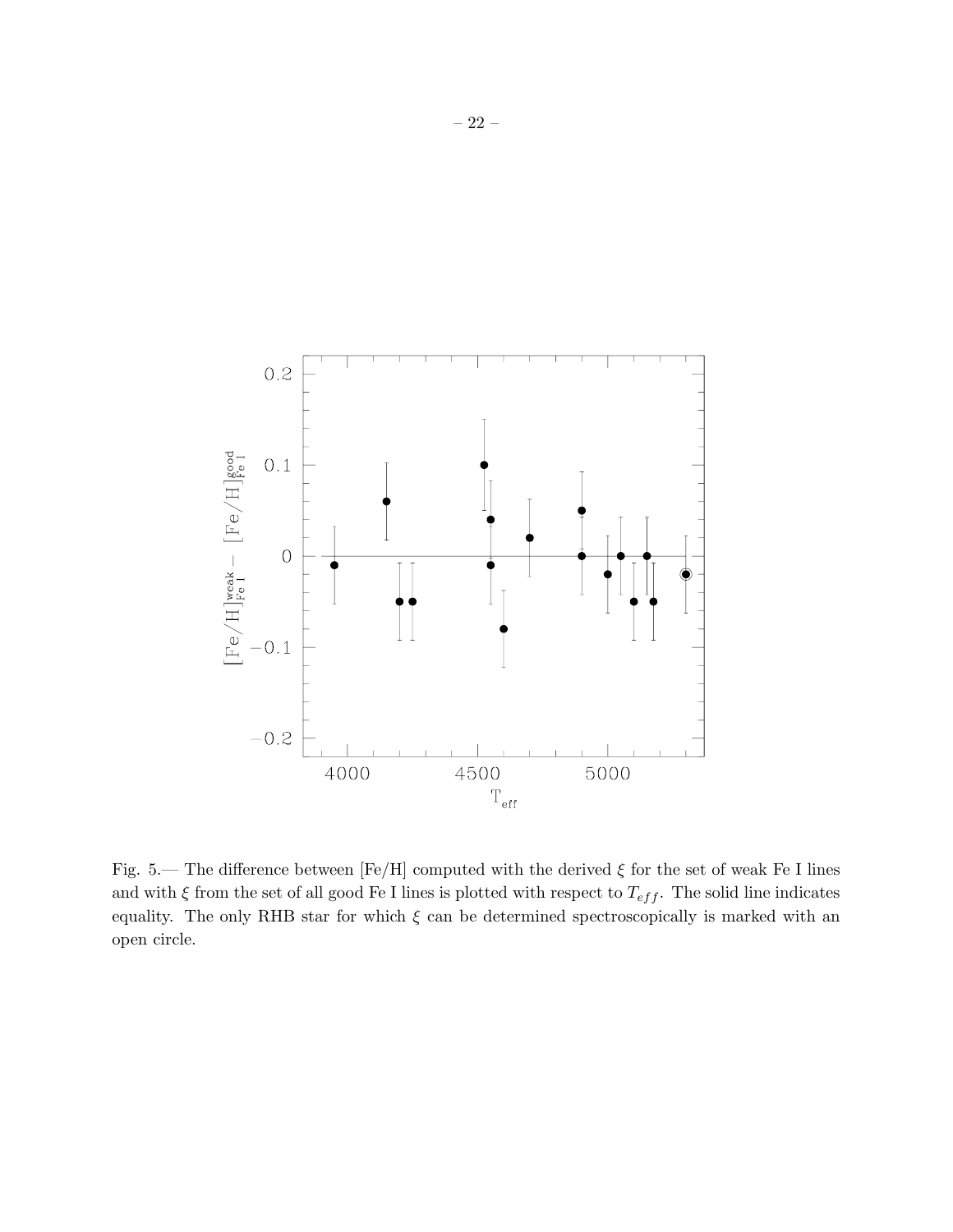

Fig. 6.—  $\xi$  determined for the set of all good Fe I lines is shown as a function of  $T_{eff}$ . The solid line is the linear fit weighted by the errors. The RHB stars are excluded from the fit and are marked with circles. The scatter around the solid line is about  $0.2 \text{ km s}^{-1}$ .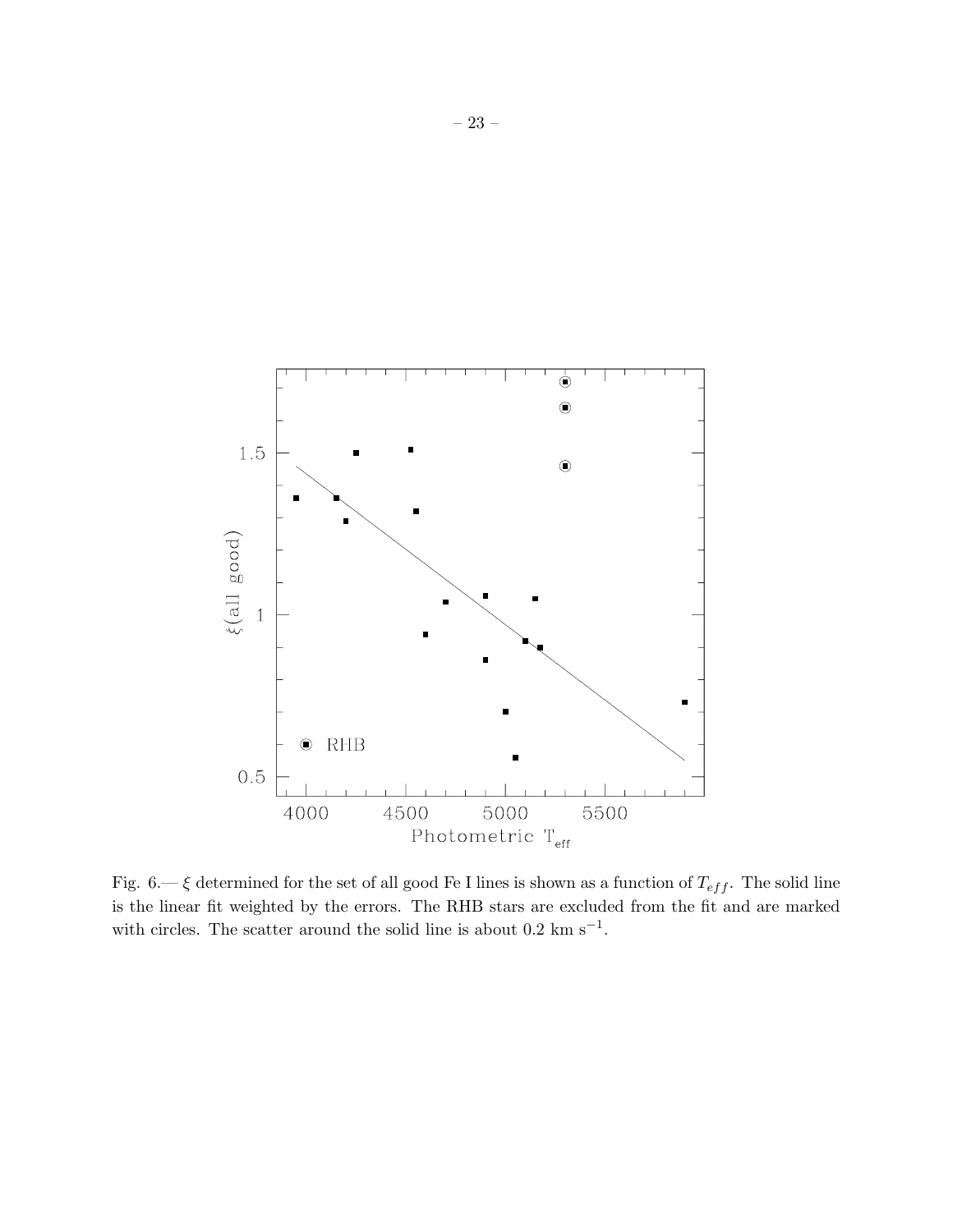

Fig. 7.— [Fe/H] from Fe I (upper panel) and Fe II (lower panel) against photometric  $T_{eff}$ . The solid lines are linear fits weighted by the errors. In both cases, [Fe/H] shows no dependence with  $T_{eff}$ . The dashed lines indicate the mean [Fe/H] with their respective error plotted as an error bar at 3925 K. Note that  $\langle [Fe/H]_{FeI} \rangle = -0.71 \pm 0.08$  and  $\langle [Fe/H]_{FeII} \rangle = -0.84 \pm 0.12$ . The RHB stars are marked with a open circles.